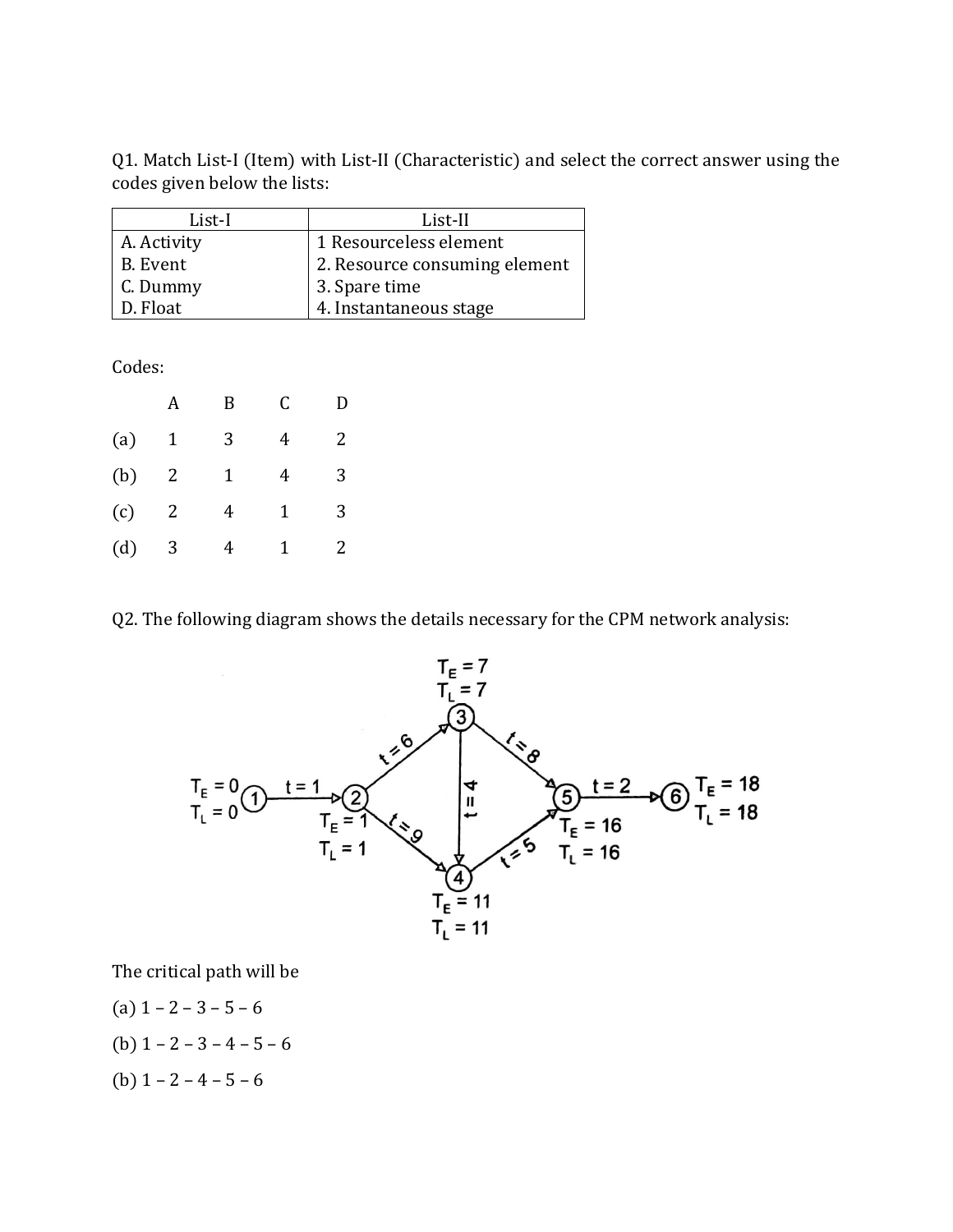(b)  $1 - 2 - 4 - 3 - 5 - 6$ 

Q3.



The flow net of the activities of a project are shown in the network given above indicating the duration of the activities along their arrows. The critical path of the activities is along

- (a)  $1 2 4 5 7 8$
- (b)  $1 2 3 6 7 8$
- (c)  $1 2 3 5 7 8$
- (a)  $1 2 4 5 3 6 7 8$

#### Q4. Consider the following pairs:

| 1. Difference between total float and free float              |             | Interfering float |
|---------------------------------------------------------------|-------------|-------------------|
| 2. Sum of independent float and tail slack                    |             | Free float        |
| 3. Sum of independent float, tail slack and interfering float | $\sim 1000$ | Total float       |

Which of these pairs are correctly matched?

- (a) 1, 2 and 3
- (b) 1 and 2
- (c) 2 and 3
- (d) 1 and 3

Q5. Which one of the following project management techniques is deterministic in nature? (a) CPM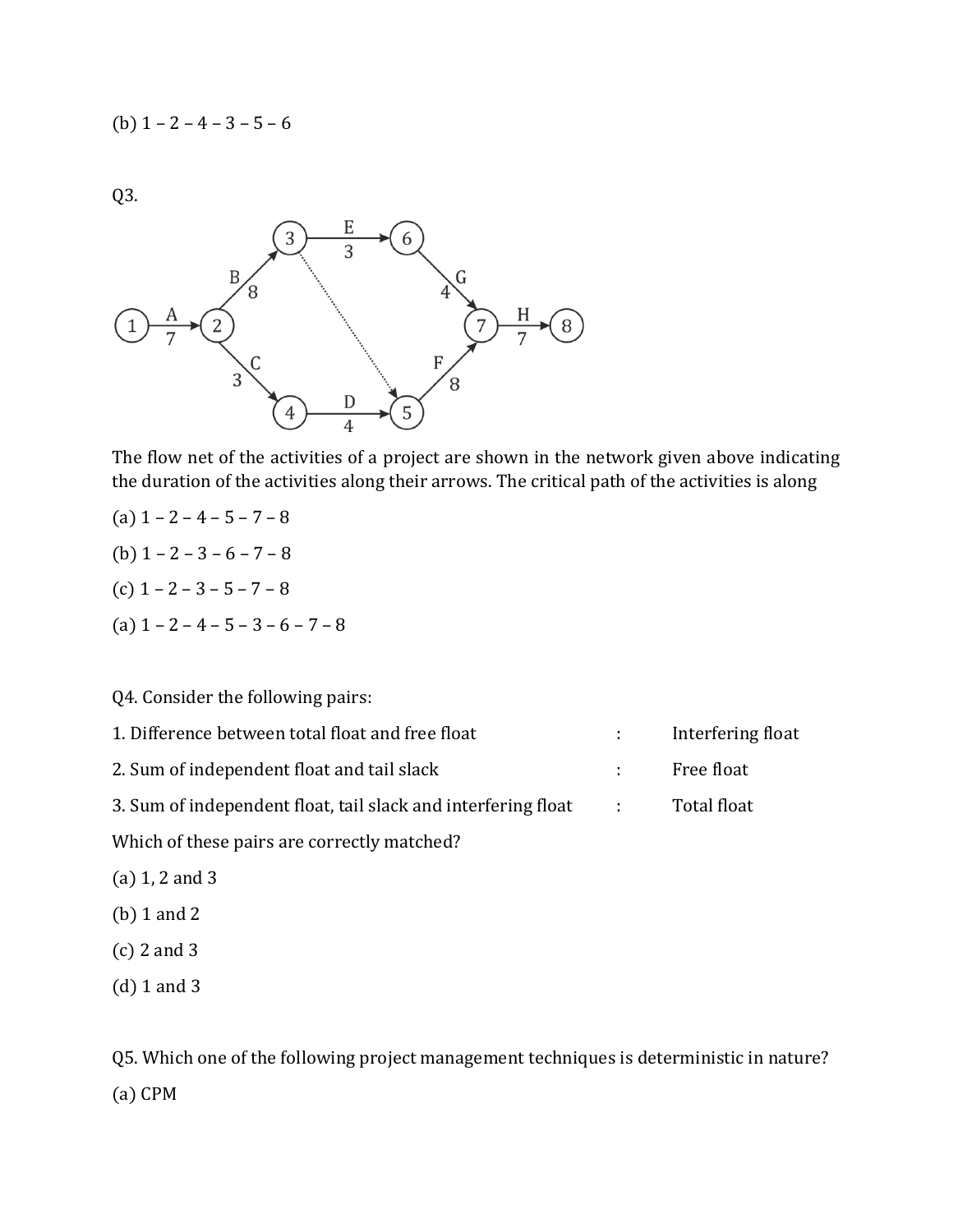(b) PERT

- (c) GERT
- (d) LCES

Q6. What is the time by which the completion of an activity can be delayed without affecting the start of succeeding activities, called?

- (a) Total float
- (b) Interfering float
- (c) Independent float
- (d) Free float
- Q7. Duration along the critical path defines which of the following?
- 1. Shortest duration needed
- 2. Shortest duration permissible
- 3. Longest duration needed
- 4. Longest duration permissible

Select the correct answer using the code given below:

- (a) 1 and 2 only
- (b) 1 and 4 only
- (c) 2 and 3 only
- (d) 3 and 4 only

Q8. Consider the following statements of network:

- 1. Only one time estimate is required for each activity.
- 2. Three time estimates for each activity.
- 3. Time and cost are both controlling factors.
- 4. It is built-up of event-oriented diagram.

Which of the above statements are correctly applicable to CPM network?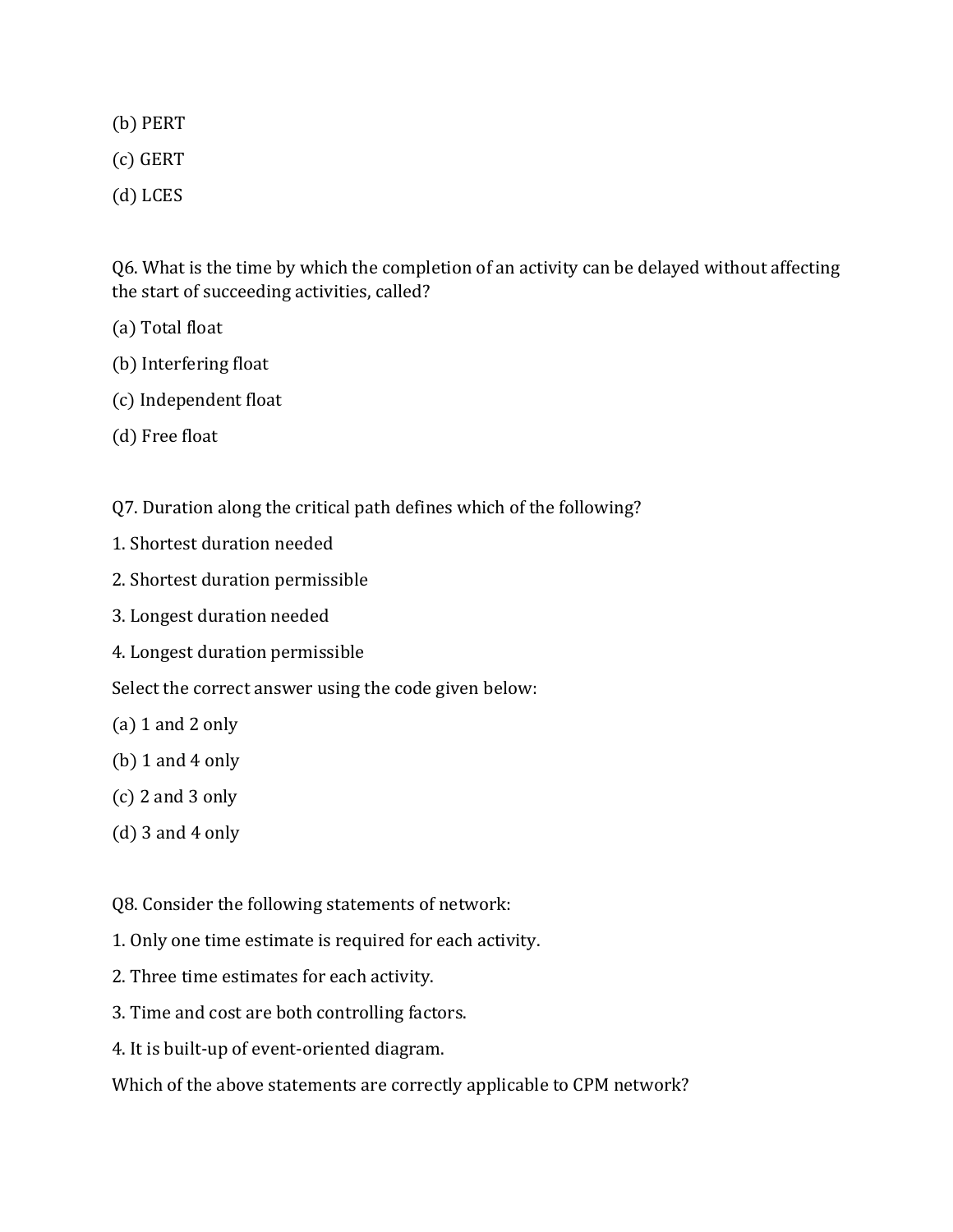- (a) 1 and 3
- (b) 1 and 2
- (c) 2 and 4
- (d) 3 and 4 only

Q9. In the above network shown below, the duration of activities are written along their arrows. The critical path of the activities is along



Q10.



In the network shown above, the number on the arrow gives the duration of the activity. The earliest expected time for event 6 to be attained is

(a) 22

(b) 27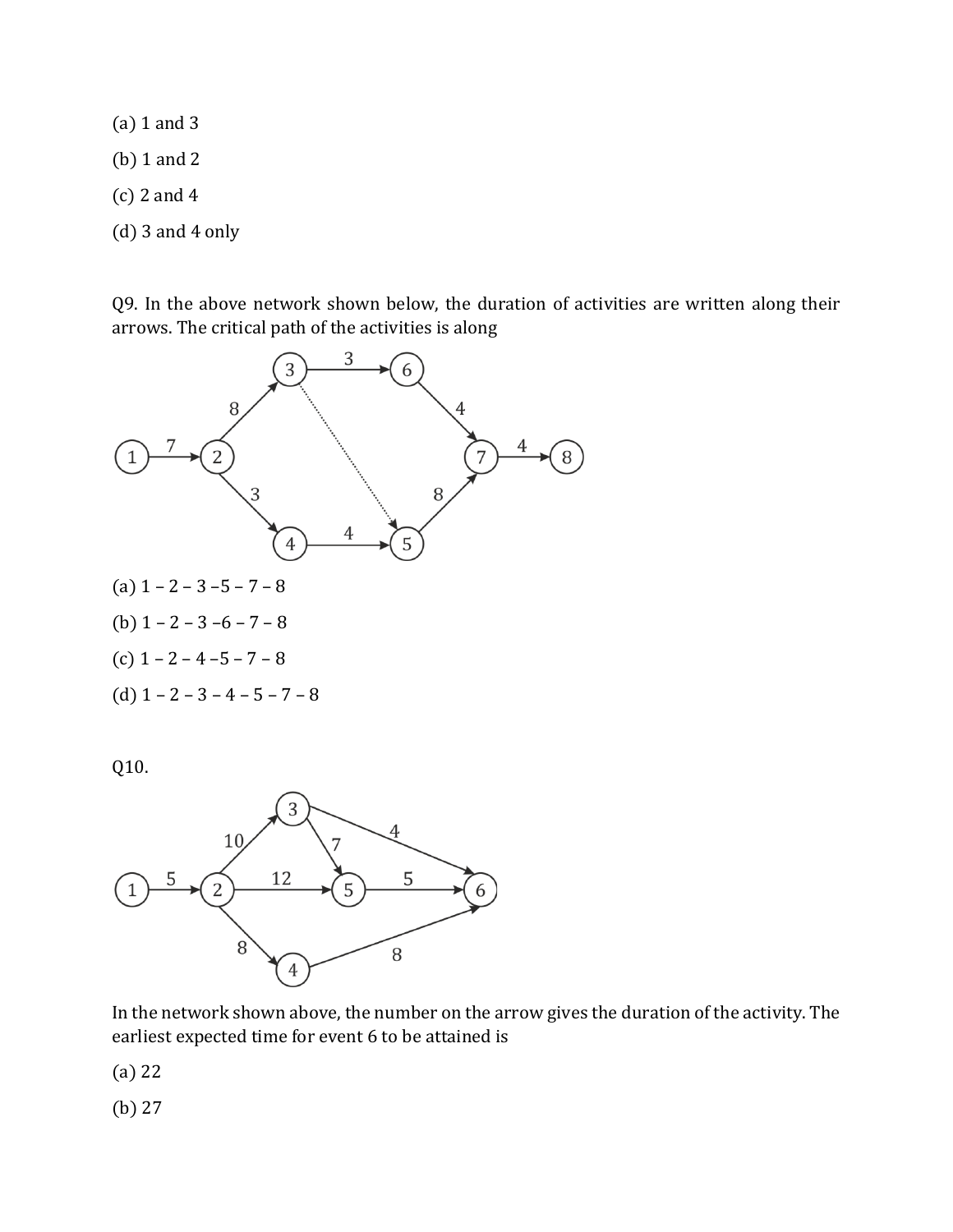(c) 23

- (d) 24
- Q11. Critical path moves along the activities having total float as
- (a) Positive
- (b) Negative
- (c) Zero
- (d) Unity

Q12. Consider the following statements pertaining to CPM network analysis:

- 1. It is event-oriented method.
- 2. It is activity-oriented method.
- 3. Time and cost are controlling factors.
- 4. Time alone is controlling factor.

Which of these statements are correct?

- (a) 1 and 2
- (b) 2 and 3
- (c) 3 and 4
- (d) 1 and 4
- Q13. In the critical path method of project planning, free float can be
- (a) Greater than independent float
- (b) Greater than total float
- (c) Les than independent float
- (d) Equal to total float

Q14. Which of the following statements are implicit in development the critical path network?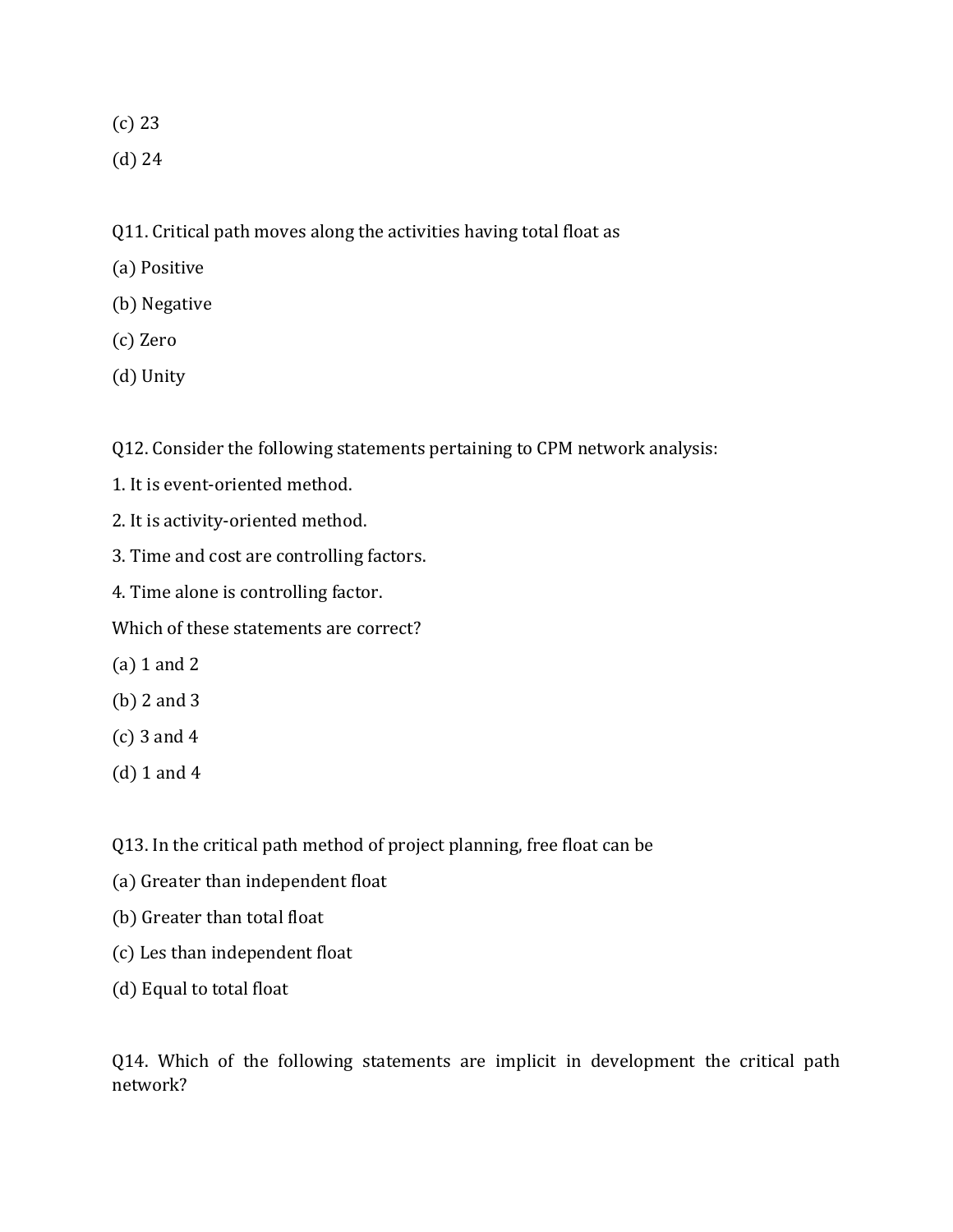- 1. Only one time estimate is required for any activity
- 2. Time only is the controlling factor at this stage
- 3. Time and cost both are controlling factors at this stage
- 4. Critical events may have positive, negative, or zero float
- (a) 1 and 2 only
- (b) 1 and 3 only
- $(c)$  1 and 4 only
- $(d)$  2 and 4 only

Q15. Which of the following statements is/are correct for a non-critical activity?

- 1. It demands very special attention and action.
- 2. One can do with normal attention to this activity with some leeway for action.

Select the correct answer using the codes given below:

- $(a)$  1 only
- (b) 2 only
- (c) Both 1 and 2
- (d) Neither 1 nor 2

Q16. The amount of time by which the start of the activity may be delayed without interfering with the start of any succeeding activity is called

- (a) Activity float
- (b) Free float
- (c) Total float
- (d) Interfering float

Q17. A small project, consists of seven activities in the activity-on-node diagram as shown in the figure below. The duration of these activities, in days and the predecessor relationship are shown. What is the total project duration of the project?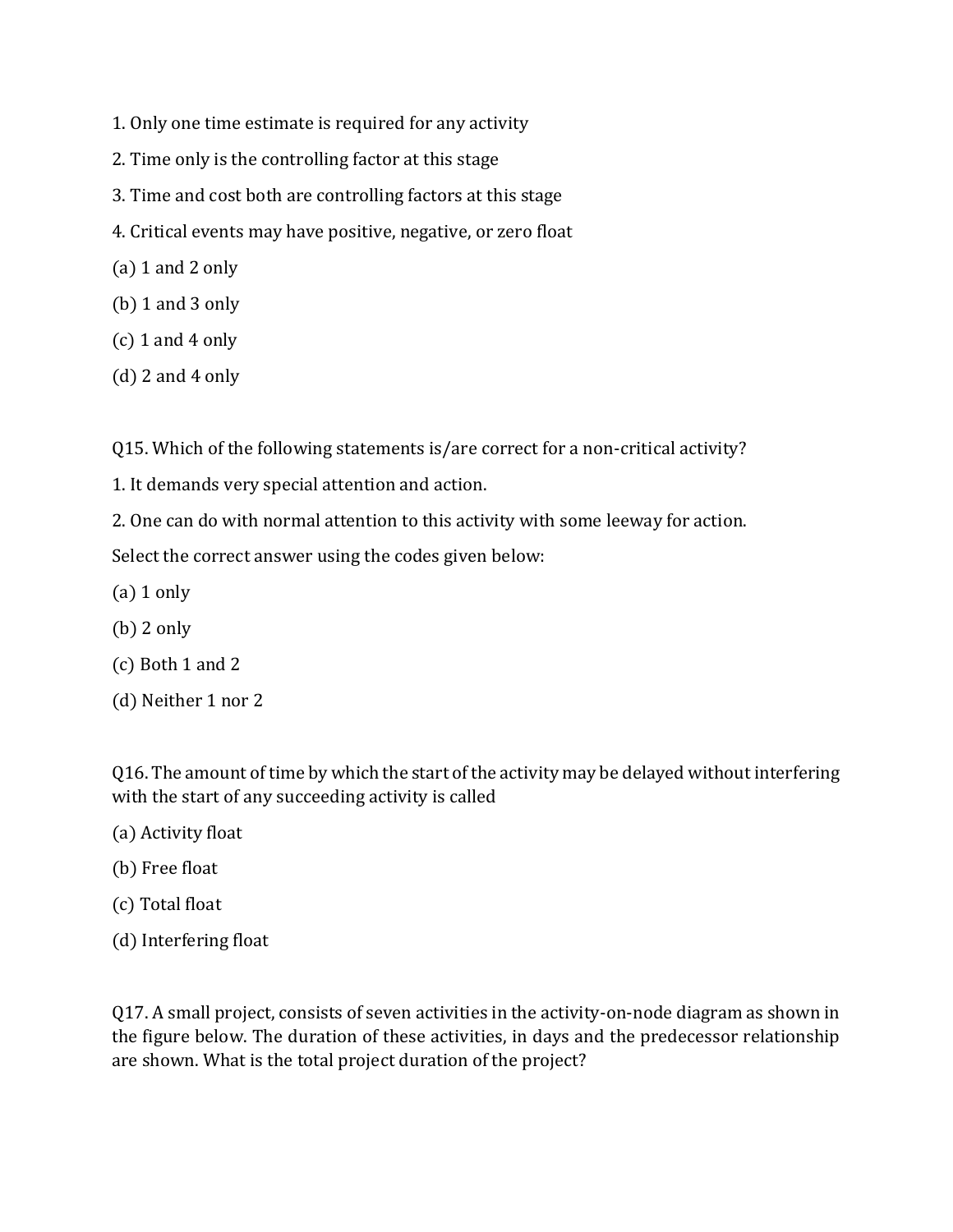

- (b) 35 days
- (c) 34 days
- (d) 41 days

Q18. How many links are deletable in the A-O-N network shown below?



- (a) None
- (b) One
- (c) Two
- (d) Three

Q19. Consider the accompanying A-O-N diagram: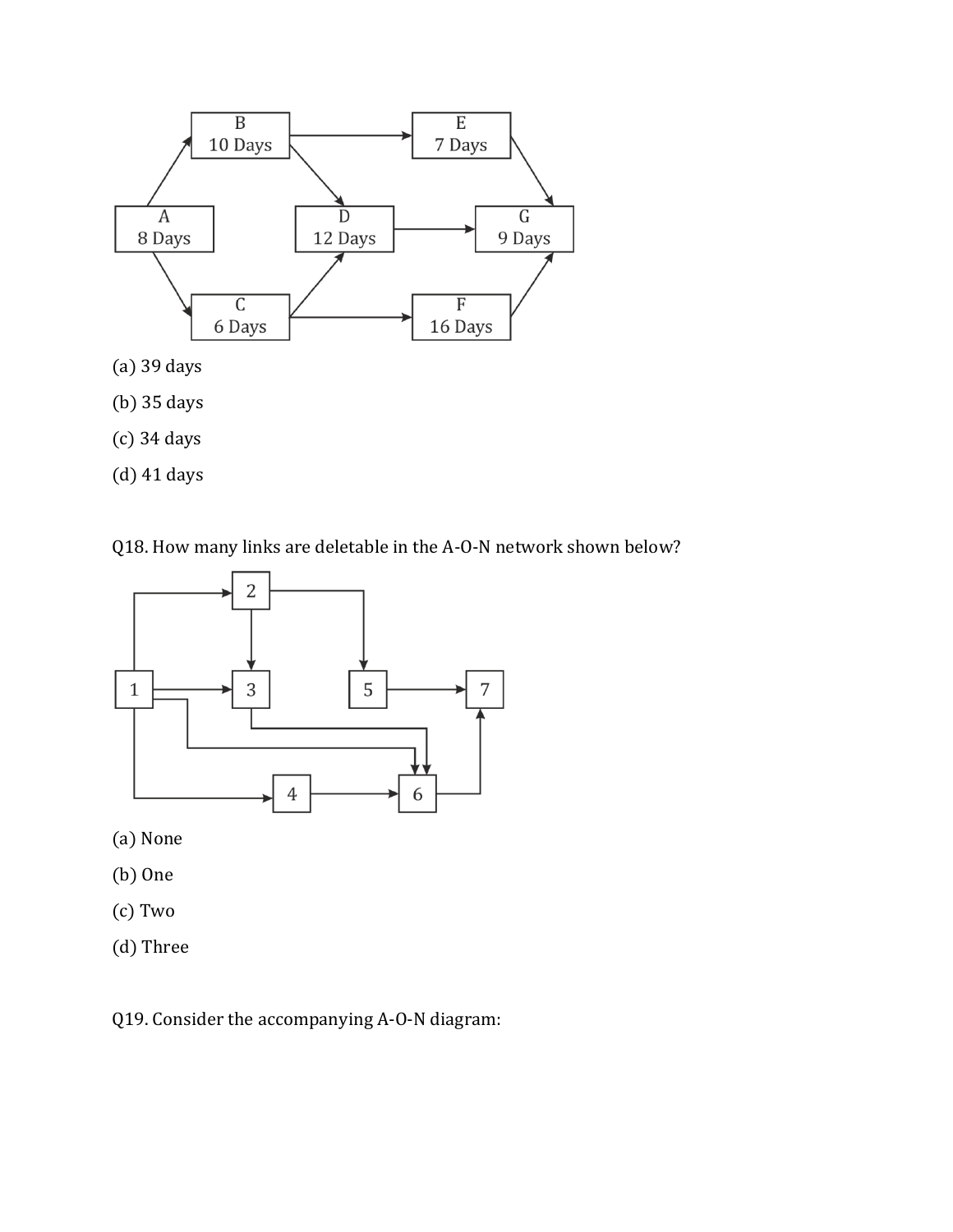

Which one of the following A-O-A diagrams correctly represents this A-O-N diagram?



Q20. Which one of the following is relevant to activity on Node (AON)?

(a) Dummy activities may be many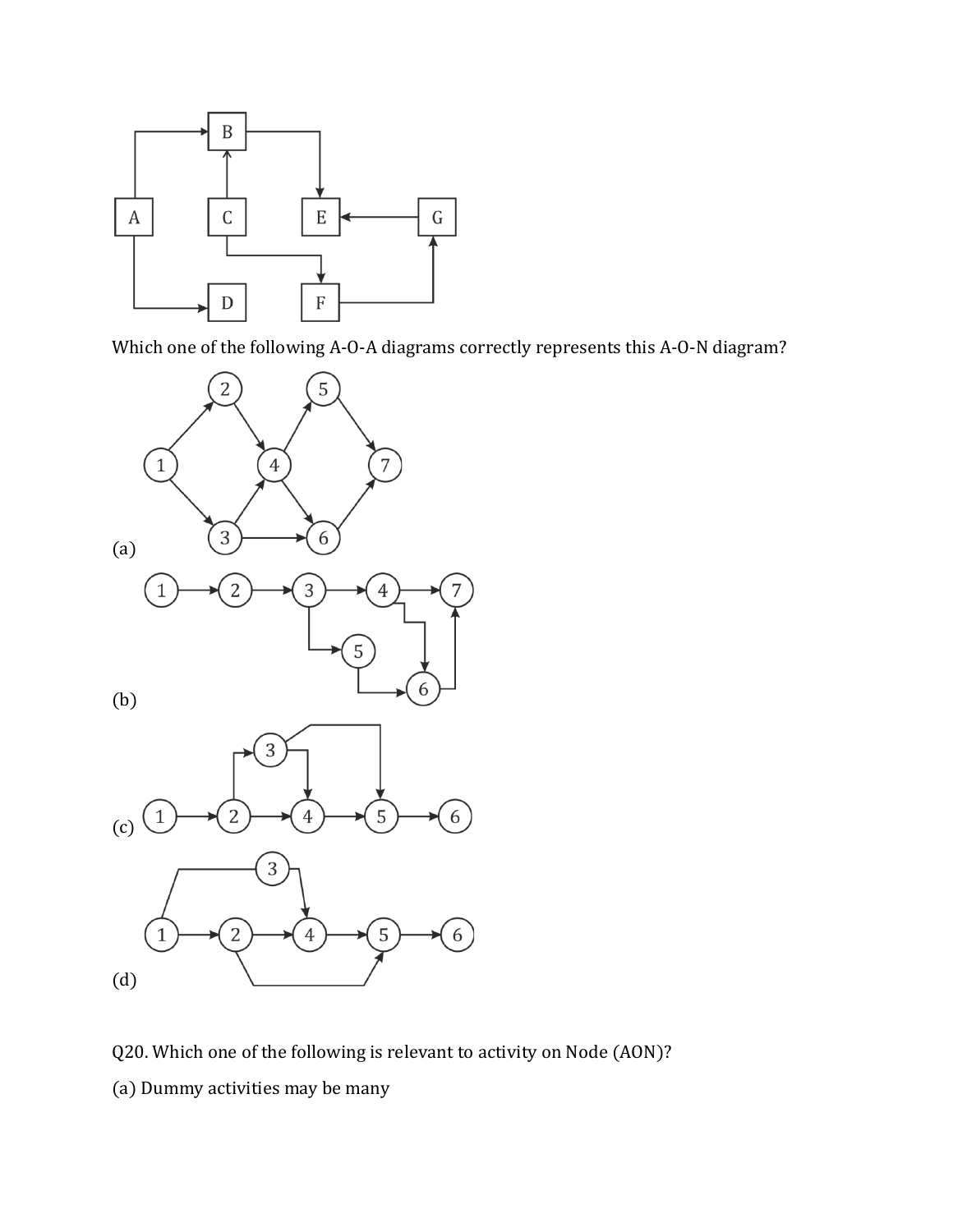- (b) There will be no dummy activities
- (c) It is used for quite complex project
- (d) It is easier to associated with time flow of activities

Q21. Which system of network given below completely eliminates the use of dummy activities?

- (a) A-O-A (Activity-on-Arrow)
- (b) A-O-N (Activity-on-Node)
- (c) PERT
- (d) CPM

Q22. A serious limitation of inter dependences between various activities is generally observed in

(a) Bar charts

- (b) Milestone charts
- (c) Network analysis
- (d) Job layouts

Q23. Match List – I (diagram Based Nomenclature) with List – II (information capability) and select the correct answer using the code given below the lists:

|        |                                                                      | $List - 1$                     |  |  |
|--------|----------------------------------------------------------------------|--------------------------------|--|--|
|        |                                                                      | A. Work - breakdown structure  |  |  |
|        |                                                                      | B. Bar chart                   |  |  |
|        |                                                                      | C. Linked bar chart            |  |  |
|        |                                                                      | D. Time computation on network |  |  |
|        |                                                                      | $List - II$                    |  |  |
|        | 1. Target dates for interface events can be stipulated               |                                |  |  |
|        | 2. Can be hierarchical                                               |                                |  |  |
|        | 3. Can include information on cost distribution over time            |                                |  |  |
|        | Best suited for monitoring on network including that for costs<br>4. |                                |  |  |
| Codes: |                                                                      |                                |  |  |
|        | Α                                                                    | B                              |  |  |
|        |                                                                      |                                |  |  |

|     | А            | В | С | D |
|-----|--------------|---|---|---|
| (a) | 4            | 3 | 2 | 1 |
| (b) | 2            | 1 | 4 | 3 |
| (c) | 4            | 1 | 2 | 3 |
| (d) | $\mathbf{2}$ | 3 | 4 | 1 |

Q24. Consider the following statements in works breakdown structure:

- 1. It is a graphical representation of entire programmer.
- 2. The top-down approach to planning is adopted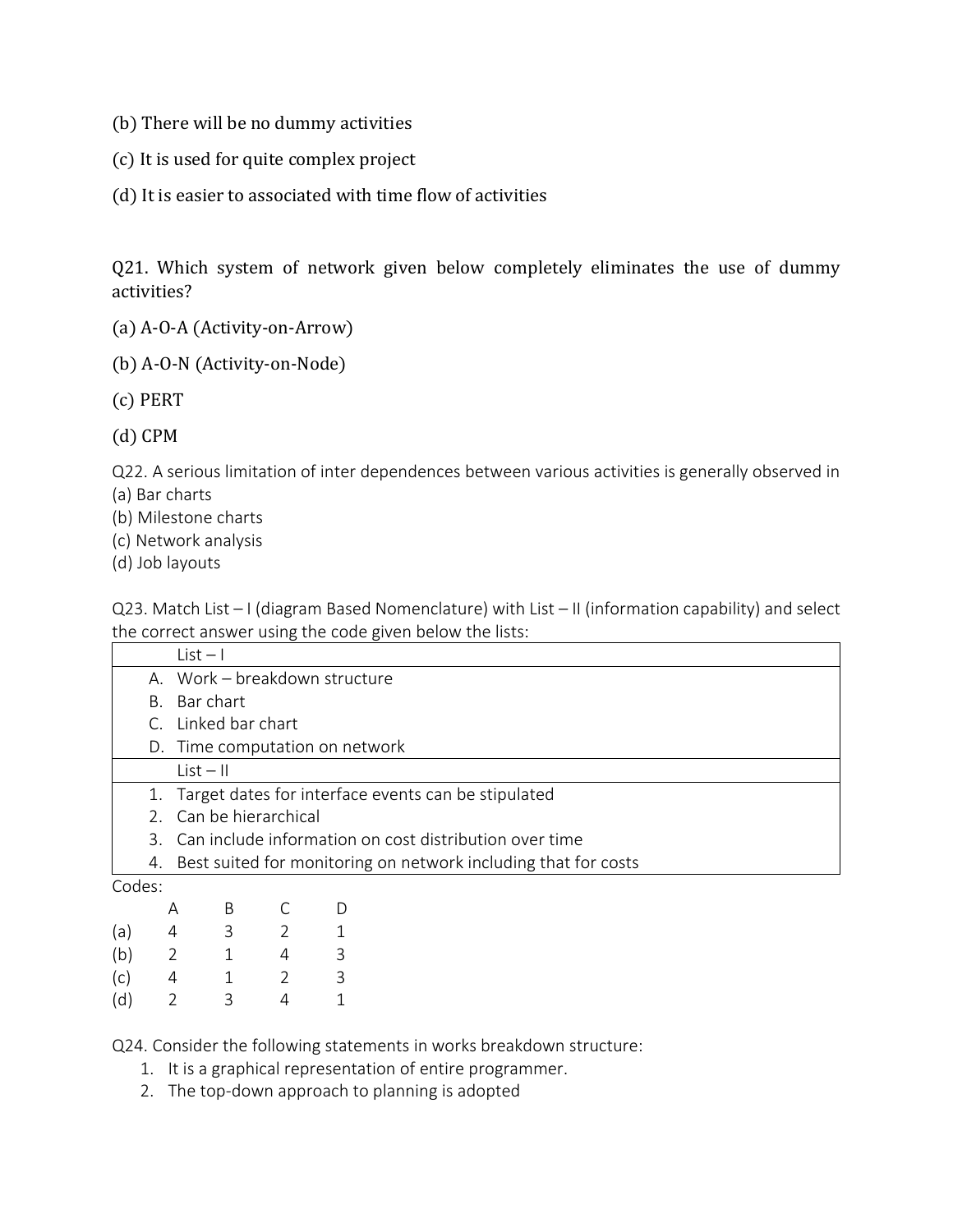- 3. The down-top approach to planning is adopted.
- 4. It is suitable for complex projects.

Which of the above statements is/are correct?

- (a) 1 only
- (b) 2 and 4
- (c) 3 and 4
- (d) 4 only

Q25. A bar chart is commonly used because

- (a) It is simple to draw and easy to understand
- (b) It indicates at a glance the overall progress of the project
- (c) It shows critical and non-critical activities
- (d) It incorporates uncertainties for delay in estimation of time required for completion of activates

Q26. A linked bar chart is an improvement over a conventional bar chart, because

- 1. resources for individual activities can be planned
- 2. floats will be available for utilization as needed
- 3. milestone events need not be specifically monitored
- which of these is/are correct?
- (a) 1, 2 and 3
- (b) 3 only
- (c) 2 only
- (d) 1 only

Q27. The purpose of work – break –down structure in project planning is mainly to

- 1. Facilitate and improve the decision-making on procurement of resources
- 2. Relate activates under particular trade specialization to help in organizing for project staff
- 3. Co-ordinate regarding milestone events across trade specialization to improve the synergy between the trades
- $(a) 1$  and 2 only
- (b) 1 and 3 only
- (c) 2 and 3 only
- (d) 1, 2 and 3

Q28. Which of the following techniques belong to project time plan?

- 1. Critical path method
- 2. Precedence network analysis
- 3. Line of balance technique
- 4. Linear programmer chart
- (a) 1, 2 and 3 only
- (b) 1, 2 and 4 only
- (c) 3 and 4 only
- (d) 1, 2, 3 and 4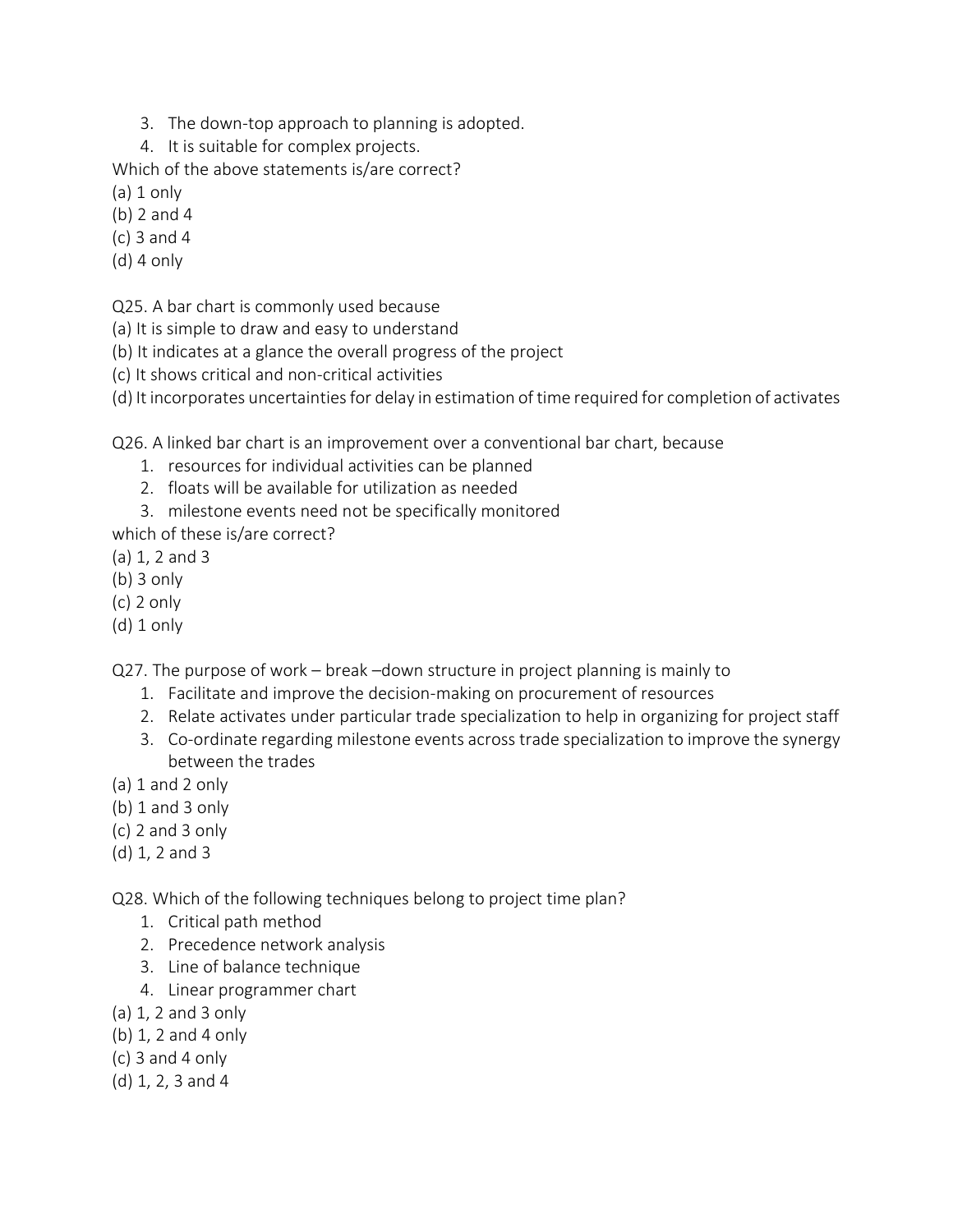Q29. The graphical representations where in long duration jobs are broken down to key segmental elements, wherein events are shown in chronological order without attention to logical sequencing, and where in interdependencies between the events is not highlighted, is referred to as

(a) CPM

- (b) Milestone chart
- (c) GANTT chart
- (d) PERT

Q30. Consider the following features/factors:

- 1. Projects are of the non-repetitive type
- 2. Time required need not be known
- 3. Time required is known precisely
- 4. Events have been established for planning
- 5. Emphasis is given to activities of project

PERT is preferred for planning because of

(a) 1, 2 and 4

- (b) 3, 4 and 5
- (c) 1, 3 and 4
- (d) 1, 2 and 5

Q31. For a given activity, the optimistic time, pessimistic time and the most probable estimates are 5, 17 and 8 days respectively. The expected time is

- (a) 8 days
- (b) 9 days
- (c) 10 days
- (d) 15 days

Q32. The optimistic, most likely and pessimistic estimates of time for an activity are 4 days, 11 days and 12 days respectively. The expected completion time of this activity is

- (a) 8 days
- (b) 9 days
- (c) 10 days
- (d) 11 days

Q33. There are four consecutive activities in a simple linear network, each with mean duration of T and each with 'k' as the standard deviation of its duration. The overall project duration through these activities is likely to be in the range

- (a)  $4T \pm k$
- (b)  $4T \pm 2k$
- (c) 4T ± 4k
- (d) 4T ± 6k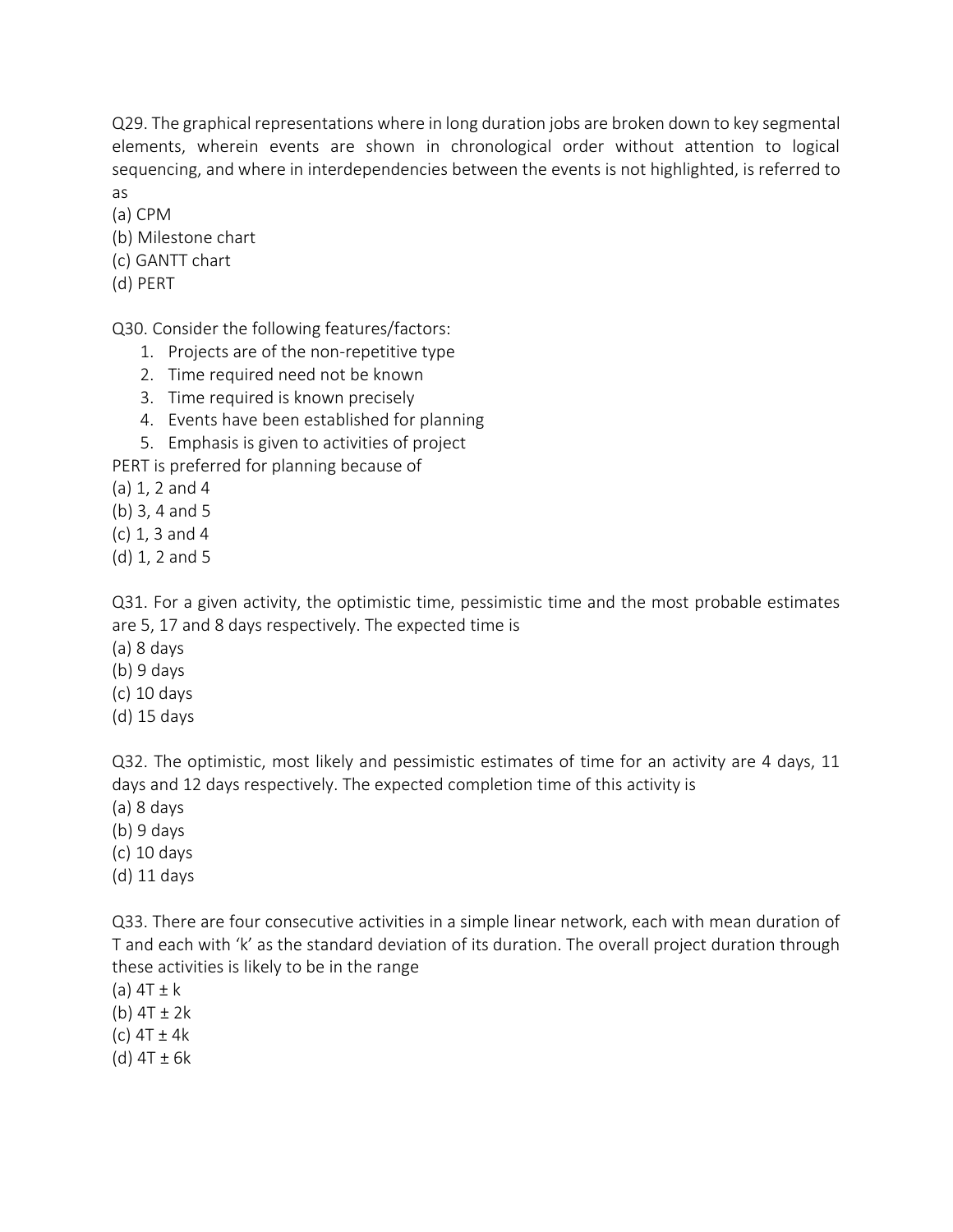Q34. Concreting at site can start on any one day, with all preparations having been done on the previous day. As per the past experience of owner, contractor and the architect, it is decided that the chance of any one being late is 0.4. the chance of starting on time on the appointed day is

(a) 0.064

(b) 0.216

(c) 0.288

(d) 0.432

Q35. In PERT analysis, the time estimates of activities and probability of their occurrence follow

- (a) Normal distribution curve
- (b)  $β$  distribution curve
- (c) Poisson's distribution curve
- (d) Binomial distribution curve

Q36. The probability that the load on a scaffolding will exceed the design load of 3 tonnes is 0.15. at the time, the probability that the strength of the scaffolding will be more than 3 tonnes is 0.85. the probability that the scaffolding will fail is

(a) 0.2775

(b) 0.1275

(c) 0.0225

(d) 0.0020

| $List - 1$               | $List - II$                                          |
|--------------------------|------------------------------------------------------|
| A. Activity time         | 1. Availability of resources is<br>not               |
|                          | discussed                                            |
| <b>B.</b> PERT durations | 2. Senior managements involvement is<br>assumed      |
| C. WBS                   | 3. Total cost of each activity is considered         |
| D. Interfaces            | 4. Needed supervisory<br>inputs<br>are<br>considered |

Q37. Match List I (inputs into networks) with List – II (Basis) and select the correct answer:

Codes:

|     | А | B             | С             | D |
|-----|---|---------------|---------------|---|
| (a) | 3 | 1             | 4             | 2 |
| (b) | 3 | 1             | $\mathcal{P}$ | 4 |
| (c) | 4 | 2             | 1             | 3 |
| (d) | 4 | $\mathcal{P}$ | 3             | 1 |

Q38. The probabilistic time is

$$
(a) \frac{t_0 + t_p + t_n}{3}
$$
  
... 
$$
t_0 + t_n + 4t_n
$$

$$
(b) \frac{t_o + t_p + 4t_n}{6}
$$

$$
(c) \frac{t_0 + 4t_p + t_n}{6}
$$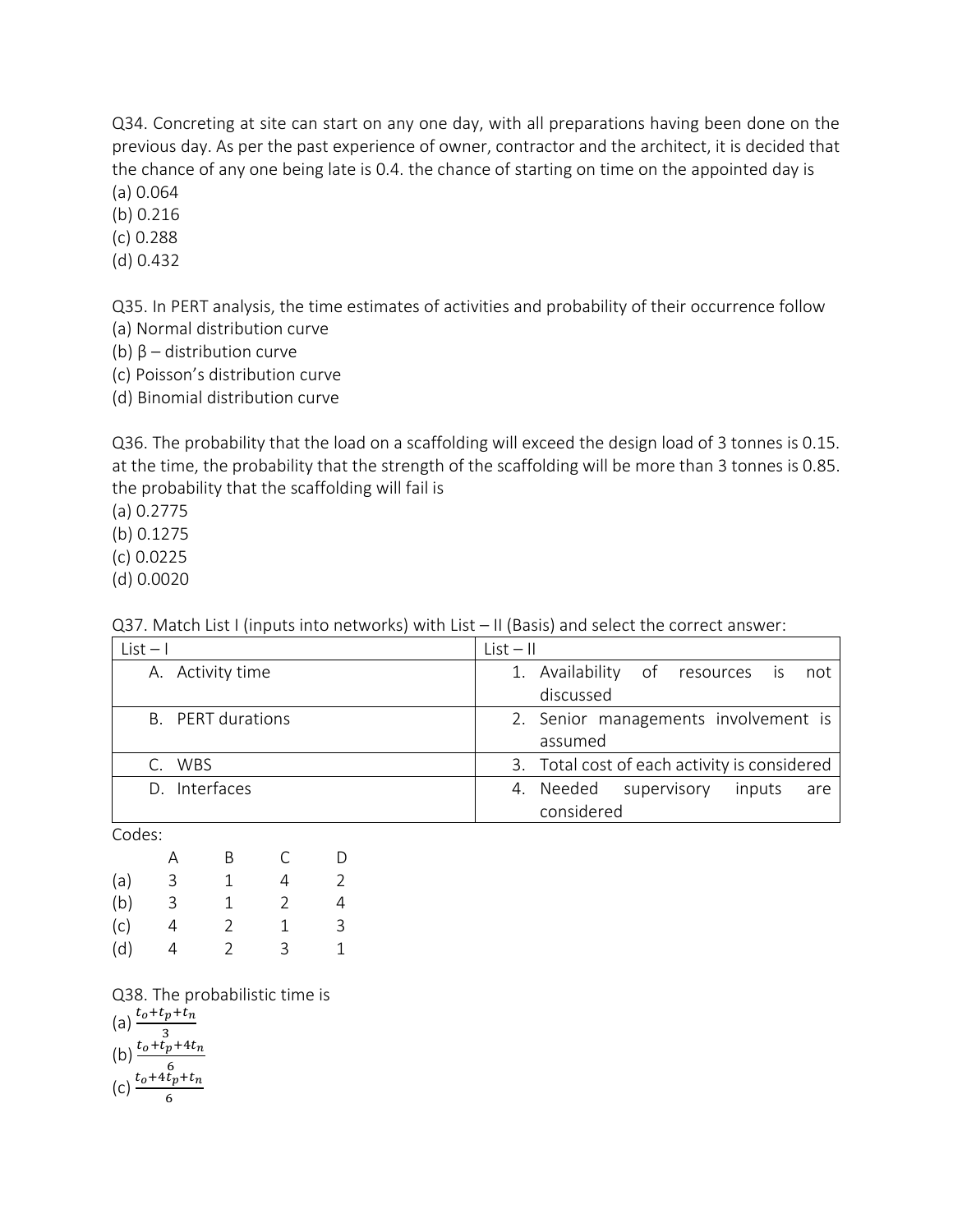(d)  $\frac{t_0 + 2t_p + t_n}{4}$ Where,  $t<sub>o</sub>$  = optimistic time  $t_p$ = pessimistic time  $t_n$  = most likely time

Q39. If 'a' is the optimistic – time, 'b' is the pessimistic time, and 'm' is most likely time of activity then what is the expected time of activity?

(a) 
$$
\frac{a+m+b}{3}
$$
  
\n(b) 
$$
\frac{a+2m+b}{5}
$$
  
\n(c) 
$$
\frac{a+4m+b}{6}
$$
  
\n(d) 
$$
\frac{a+3m+b}{6}
$$

Q40. The optimistic, most and pessimistic time estimates of an activity are 5, 10 and 21 days respectively. What are the expected time and standard deviation?

- (a) 12, 3
- (b) 11, 4
- (c) 11, 2.67
- (d) 10, 16

Q41. Which of the following techniques is most suitable in case of research and development type of activity?

- (a) Critical path method
- (b) Project Evaluation and Review Technique
- (c) Bar Chart
- (d) Graphical Evaluation and Review Technique

Q42.Which one of the following relates to determination of critical path in PERT?

- (a) Event oriented slack
- (b) Activity oriented float
- (c) Event oriented float
- (d) Activity oriented slack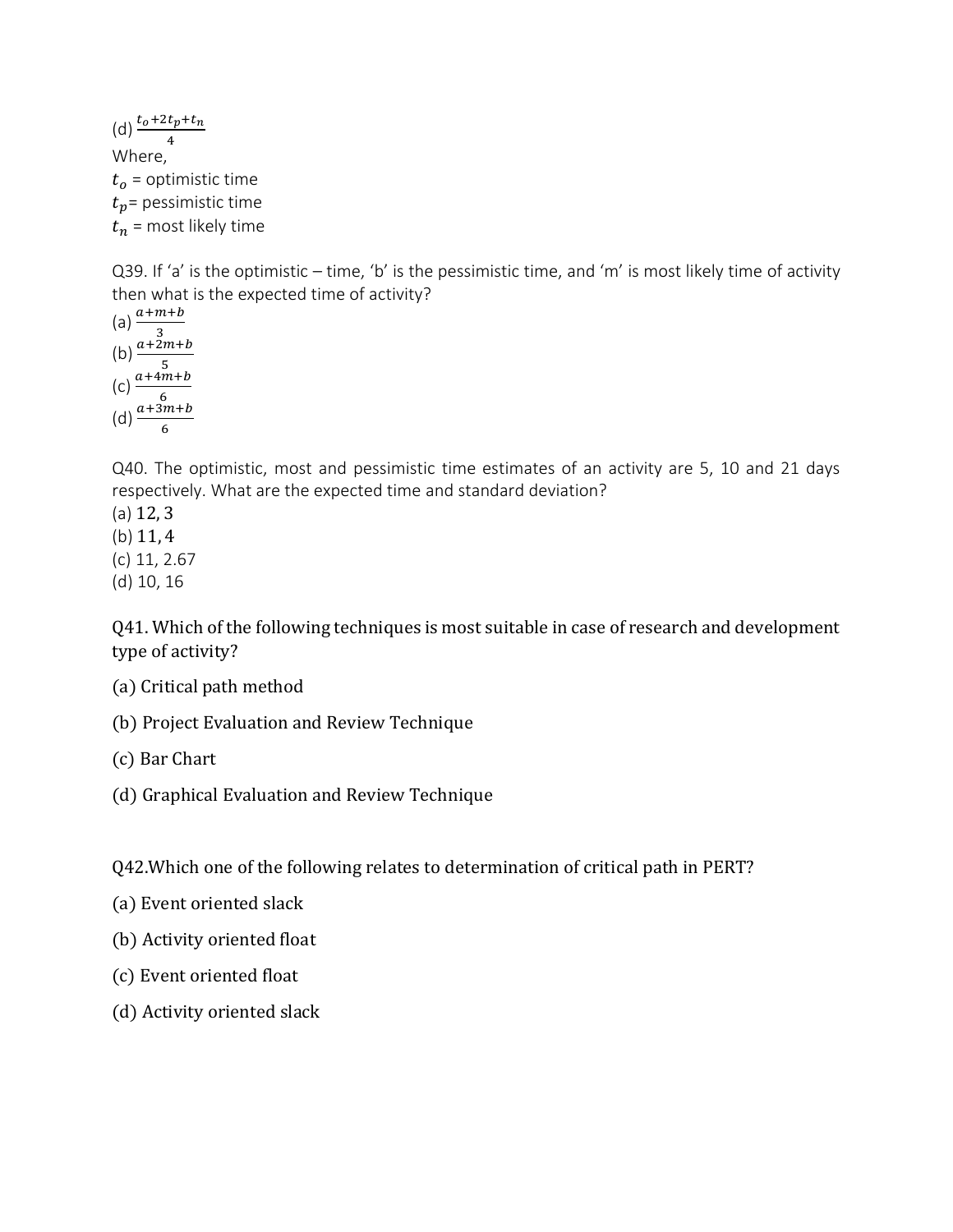Q43. PERT calculations yield a project length of 60 weeks with a variance of 9 weeks. Probability factor corresponding to 95% probability is 1.674; then the number of weeks required to complete the project with a probability of 95% is

(a) 60.94

- (b) 62.94
- (c) 64.94
- (d) 66.94

Q44. Consider the following statements:

- 1. PERT is activity-oriented and adopts deterministic approach.
- 2. CPM is event-oriented and adopts probabilistic approach.
- 3. PERT is event-oriented and adopts probabilistic approach.

Which of these statements is/are correct?

- $(a)$  1 only
- (b) 1 and 2
- (c) 2 and 3
- (d) 3 only

Q45. In PERT analysis, the time estimate of activities corresponds to

- (a) Normal distribution
- (b) Poisson's distribution
- $(c)$   $\beta$ -distribution
- (d) Binomial distribution
- Q46. Slack time is associated with
- (a) A real activity
- (b) An event
- (c) Both event and real activity
- (d) Dummy activity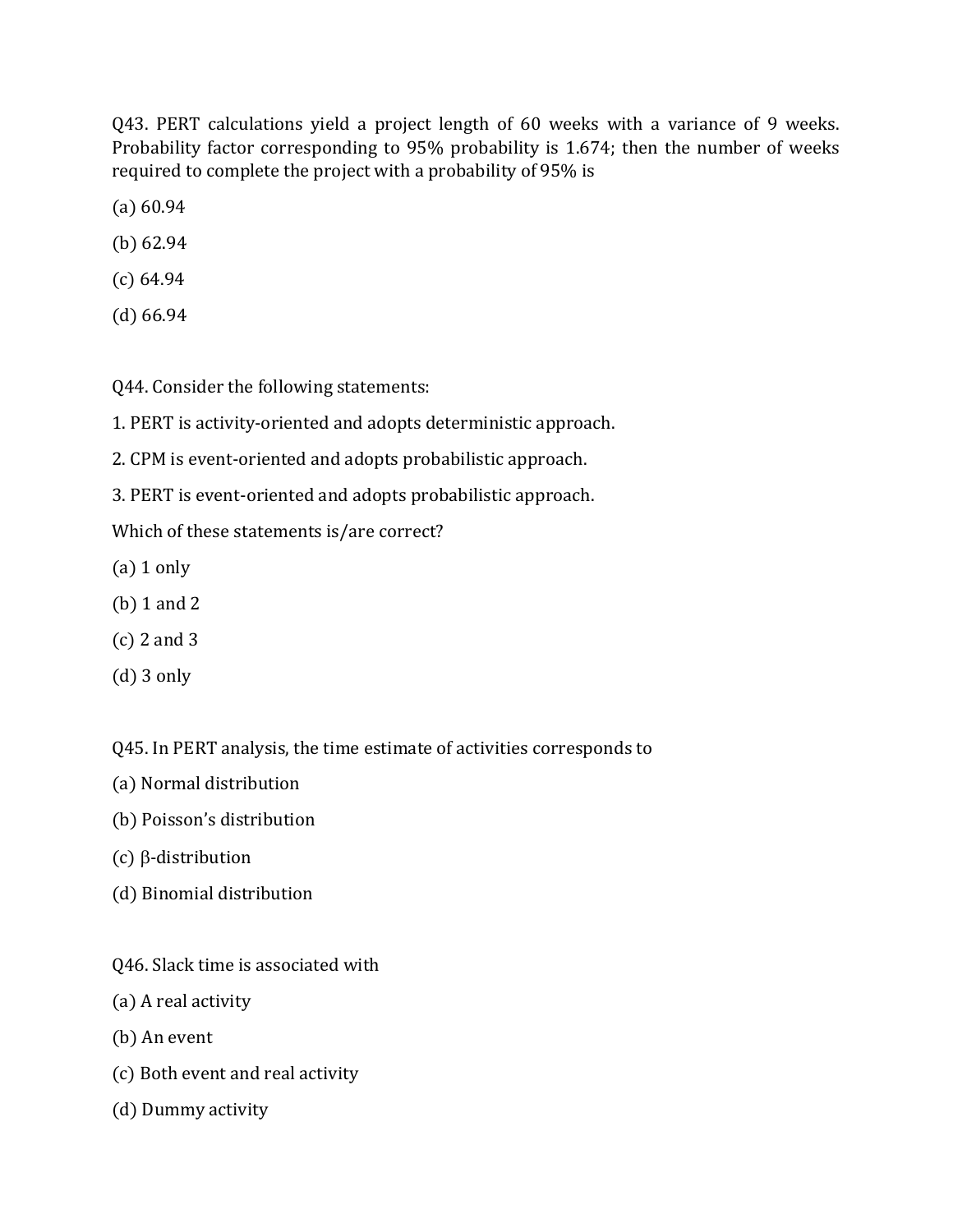Q47. In PERT analysis, the time estimates of activities and probability of their occurrence follow:

- (a) beta distribution
- (b) gamma distribution
- (c) normal distribution
- (d) Poisson's distribution

Q48. PERT calculation yield a project length of 70 weeks with a variance of 9 weeks. The number of weeks required to complete the project with a probability of 95% (probability factor for  $95% = 1.647$ ) is

- (a) 73.94 weeks
- (b) 74.94 weeks
- (c) 75.94 weeks
- (d) 96.94 weeks

Q49. A father, notes that his teenage son uses the telephone. He takes no less than 5 minutes for a call and sometimes as much as an hour. 20 minutes calls are more frequent than calls of any other duration. Considered as a PERT activity a phone call's expected duration in minutes is

(a) 
$$
20\frac{1}{6}
$$
  
\n(b)  $22\frac{1}{6}$   
\n(c)  $24\frac{1}{6}$   
\n(d)  $26\frac{1}{6}$ 

6

Q50. Slack time in PERT analysis

(a) Can never be greater than zero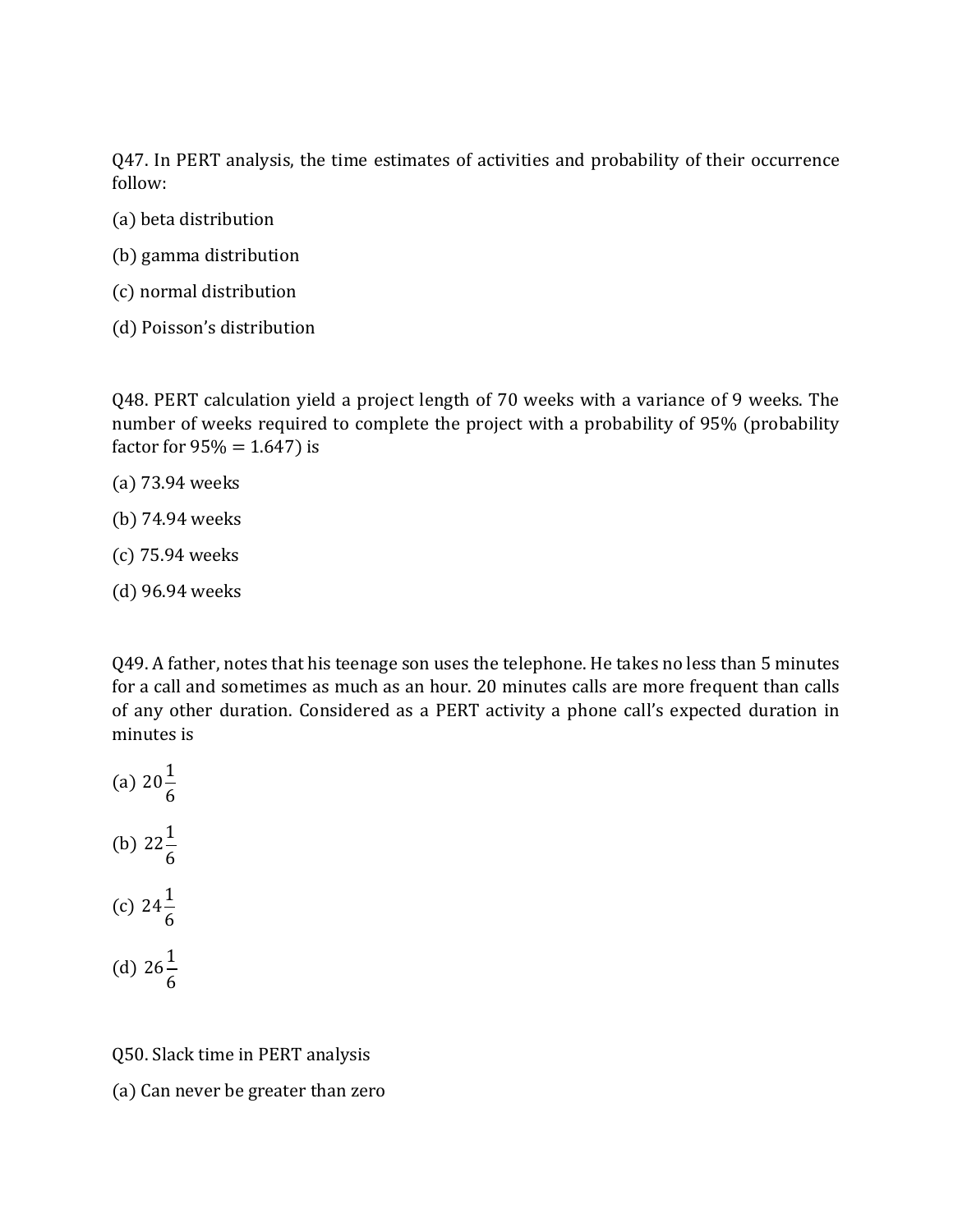- (b) Is always zero for critical activities
- (c) Can never be less than zero
- (d) Is minimum for critical events

### **Solutions**

## S1. Ans. (c)

Sol. Activity: It is a resource consuming element.

Event: It is an instant stage or time at which some specified milestone is achieved.

Dummy: It is the activity which does not consume any resource.

Float: It denotes the time by which starting or finishing of an activity can be delayed without affecting the project completion time.

### S2. Ans. (b)

Sol. Critical path in any network is the longest path time wise.

Hence for path

 $1 - 2 - 3 - 4 - 5 - 6 = 18$  days,

Hence it is longest path time wise, so it becomes critical path.

## S3. Ans. (c)

Sol. We know that critical path is the longest path time wise in any network.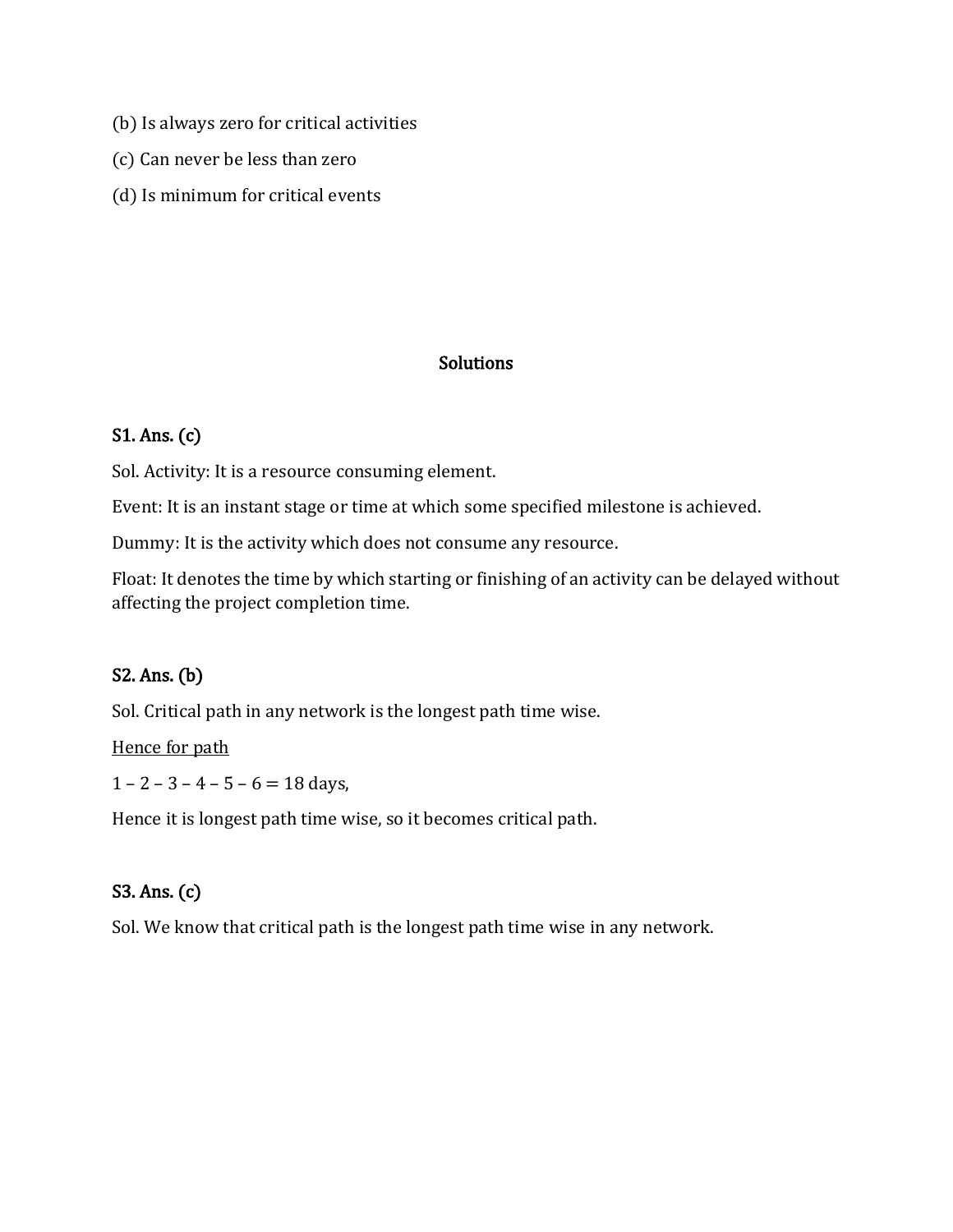

For path

1 – 2 – 3 – 5 – 7 – 8, the time is 30 units. Hence it becomes critical path because it is longest path time wise.

## S4. Ans. (a)

Sol. Interfering float – It is the Difference between total float and free float.

 $F_{IT} = F_T - F_F$ 

Free float – It is the Sum of independent float and tail slack

 $F_F = F_{ID} + S_i$ 

Total float – It is the Sum of independent float, tail slack and interfering float

 $F_T = F_{IT} + F_F$ 

 $F_T = F_{IT} + F_{ID} + S_i$ 

## S5. Ans. (a)

Sol.

 $\rightarrow$  CPM is activity oriented and it follows deterministic approach.

 $\rightarrow$  PERT is event-oriented and adopts probabilistic approach.

### S6. Ans. (d)

Sol. Free float is the time by which the completion of an activity can be delayed without affecting the start of succeeding activities.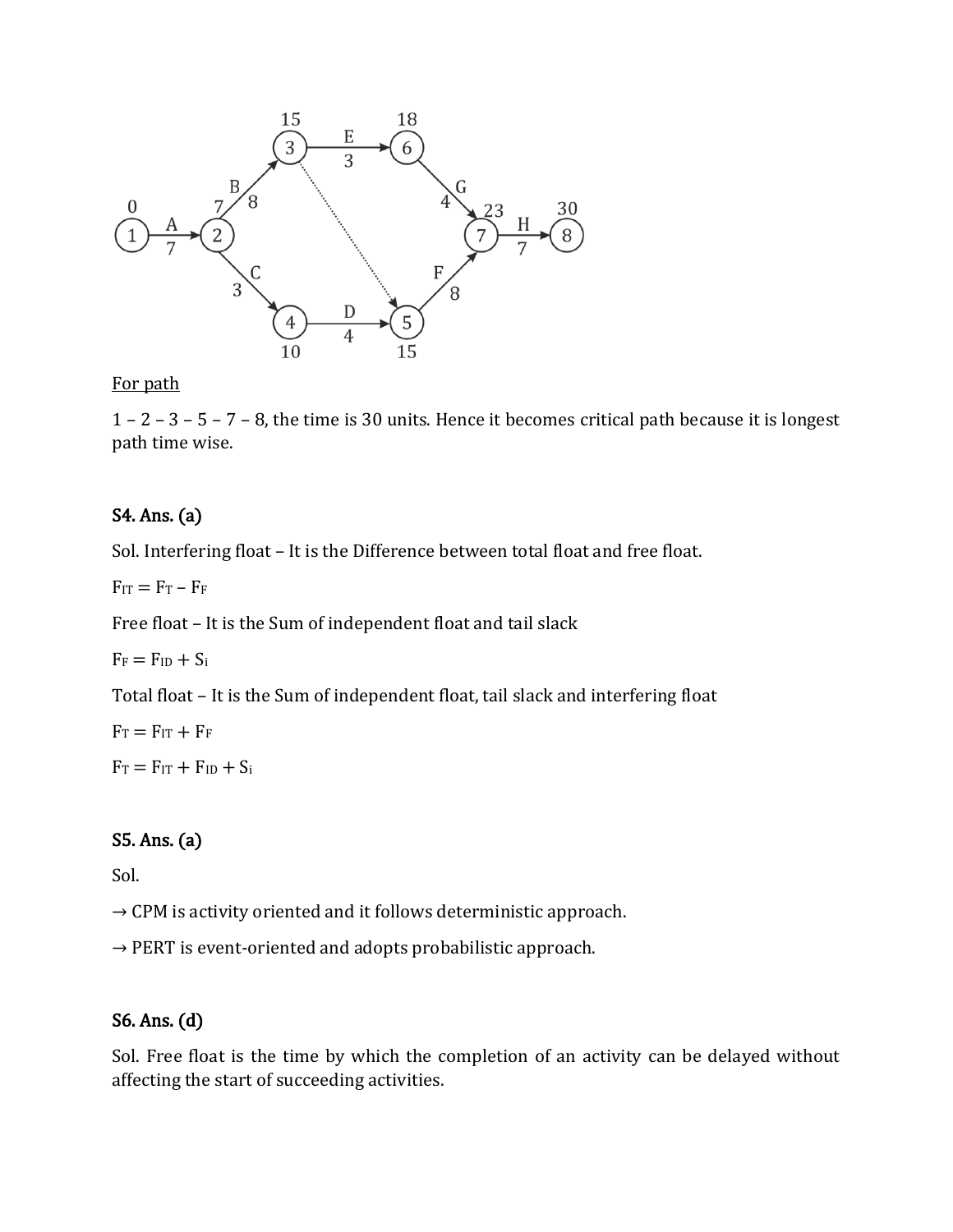## S7. Ans. (c)

Sol. Critical path denotes the shortest permissible duration before which project cannot be completed and it also denotes the longest duration needed to complete the project.

### S8. Ans. (a)

Sol. In CPM analysis:

- $\rightarrow$  It is an activity-oriented method.
- $\rightarrow$  It follows deterministic approach.
- $\rightarrow$  In this, only one time estimate is required for each activity.
- $\rightarrow$  Time & Cost are controlling factors.

## S9. Ans. (a)

Sol. We know that critical path is the longest path time wise in any network.



For path

1 – 2 – 3 – 5 – 7 – 8, the time is 27 units. Hence it becomes critical path because it is longest path time wise.

### S10. Ans. (b)

Sol.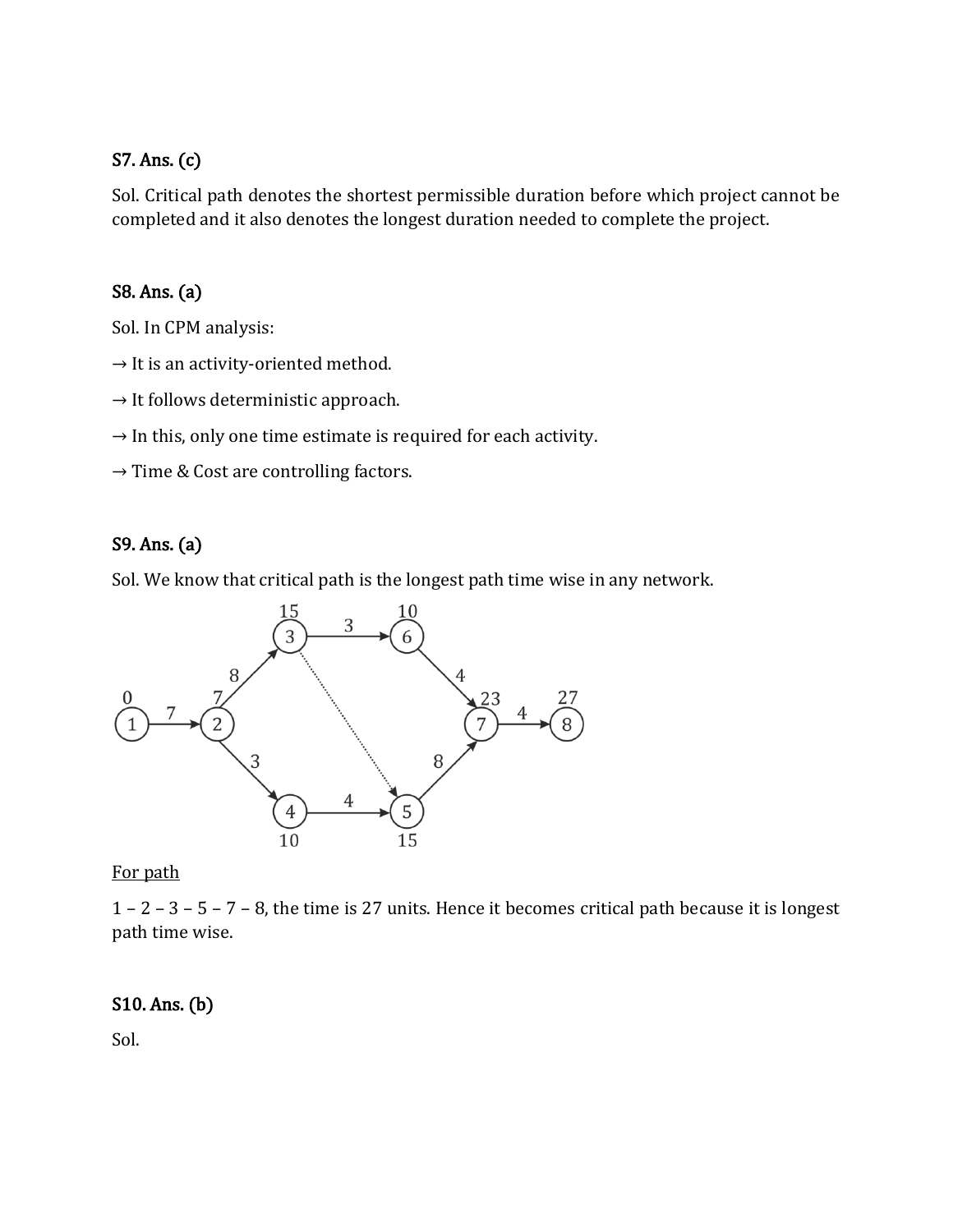

Hence, the earliest expected time for event 6 to be attained is 27 units.

## S11. Ans. (c)

Sol. In CPM analysis, the critical path is determined by float approach. Critical path is the path along which total float of the activities is zero.

## S12. Ans. (b)

Sol. In CPM analysis:

- $\rightarrow$  It is an activity-oriented method.
- $\rightarrow$  It follows deterministic approach.
- $\rightarrow$  In this, only one time estimate is required for each activity.
- $\rightarrow$  Time & Cost are controlling factors.

## S13. Ans. (a)

Sol. Free float – It is the Sum of independent float and tail slack

 $F_F = F_{ID} + S_i$ 

Total float – It is the Sum of independent float, tail slack and interfering float

 $F_T = F_{IT} + F_F$ 

 $F_T = F_{IT} + F_{ID} + S_i$ 

- $\rightarrow$  Free float will be greater than independent float.
- $\rightarrow$  Free float will be less than total float.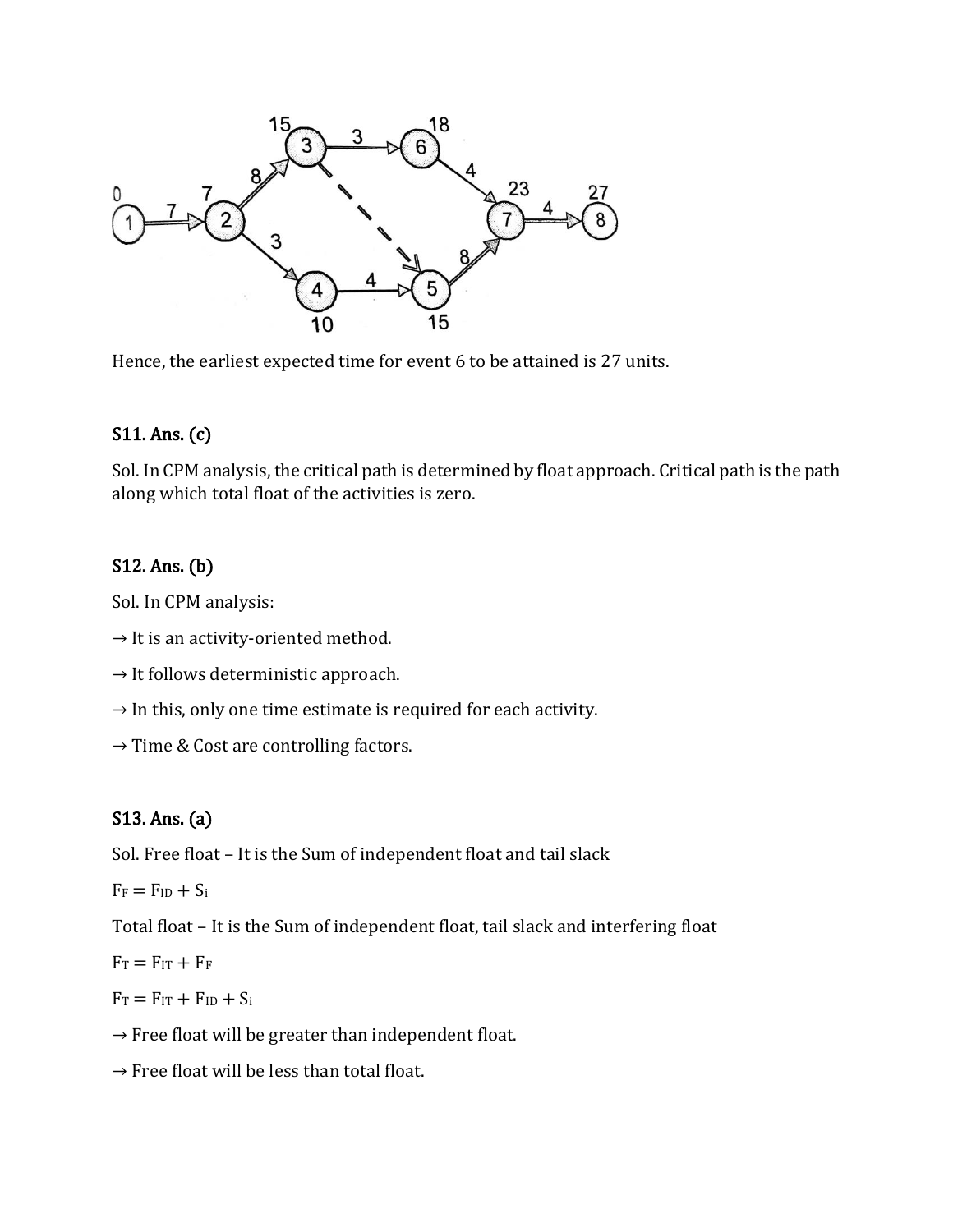#### S14. Ans. (b)

Sol. In CPM analysis:

- $\rightarrow$  It is an activity-oriented method.
- $\rightarrow$  It follows deterministic approach.
- $\rightarrow$  In this, only one time estimate is required for each activity.
- $\rightarrow$  Time & Cost are controlling factors.

### S15. Ans. (b)

Sol. Non critical activities can be done with normal attention.

### S16. Ans. (b)

Sol. The amount of time by which the start of the activity may be delayed without interfering with the start of any succeeding activity is called Free float.

### S17. Ans. (a)

Sol. The total duration of the project is 39 days along following paths.

(a)  $A - C - F - G = 39$  days

(b)  $A - B - D - G = 39$  days

### S18. Ans. (c)

Sol. There are two deletable links in the A-O-N network and there are 1 – 3 and 1– 6.

#### S19. Ans. (c)

Sol.

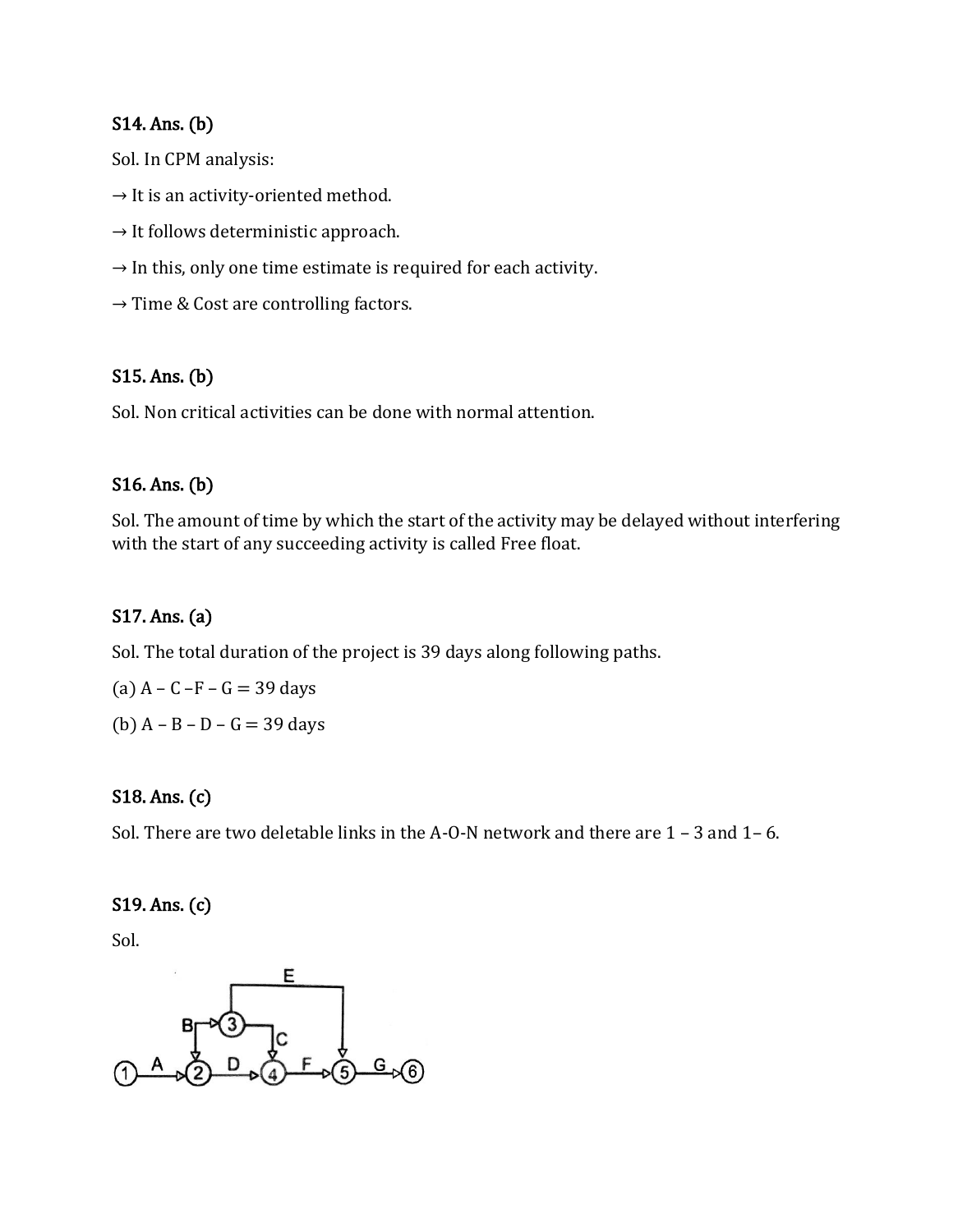## S20. Ans. (b)

Sol. Salient features about A-O-N diagram→

- $\rightarrow$  Events has no place.
- $\rightarrow$  This is not suitable for PERT.
- $\rightarrow$  Dummies have no place.
- $\rightarrow$  Interdependences is shown by arrow.
- $\rightarrow$  Nodes represents activities.

## S21. Ans. (b)

Sol. Salient features about A-O-N diagram→

- $\rightarrow$  Events has no place.
- $\rightarrow$  This is not suitable for PERT.
- $\rightarrow$  Dummies have no place.
- $\rightarrow$  Interdependences is shown by arrow.
- $\rightarrow$  Nodes represents activities.

S22. Ans.(a)

Sol. Bar charts gives the idea about the physical project i.e., comparison of actual progress with the scheduled progress. In bar charts inter dependences between various activities is not shown.

S23. Ans.(d) Sol. Work – breakdown structure - Work break down structure is hierarchical.

Bar chart – It can include information on cost distribution over time.

Linked bar chart – It is Best suited for monitoring on network including that for costs

Time computation on network - Target dates for interface events can be stipulated.

S24. Ans.(b)

Sol. Work break down structure is hierarchical. It follows top to down approach. It is the process of breaking the project into easily identifiable major systems, their sub- systems and discrete activities. It is suitable for complex projects.

S25. Ans.(a)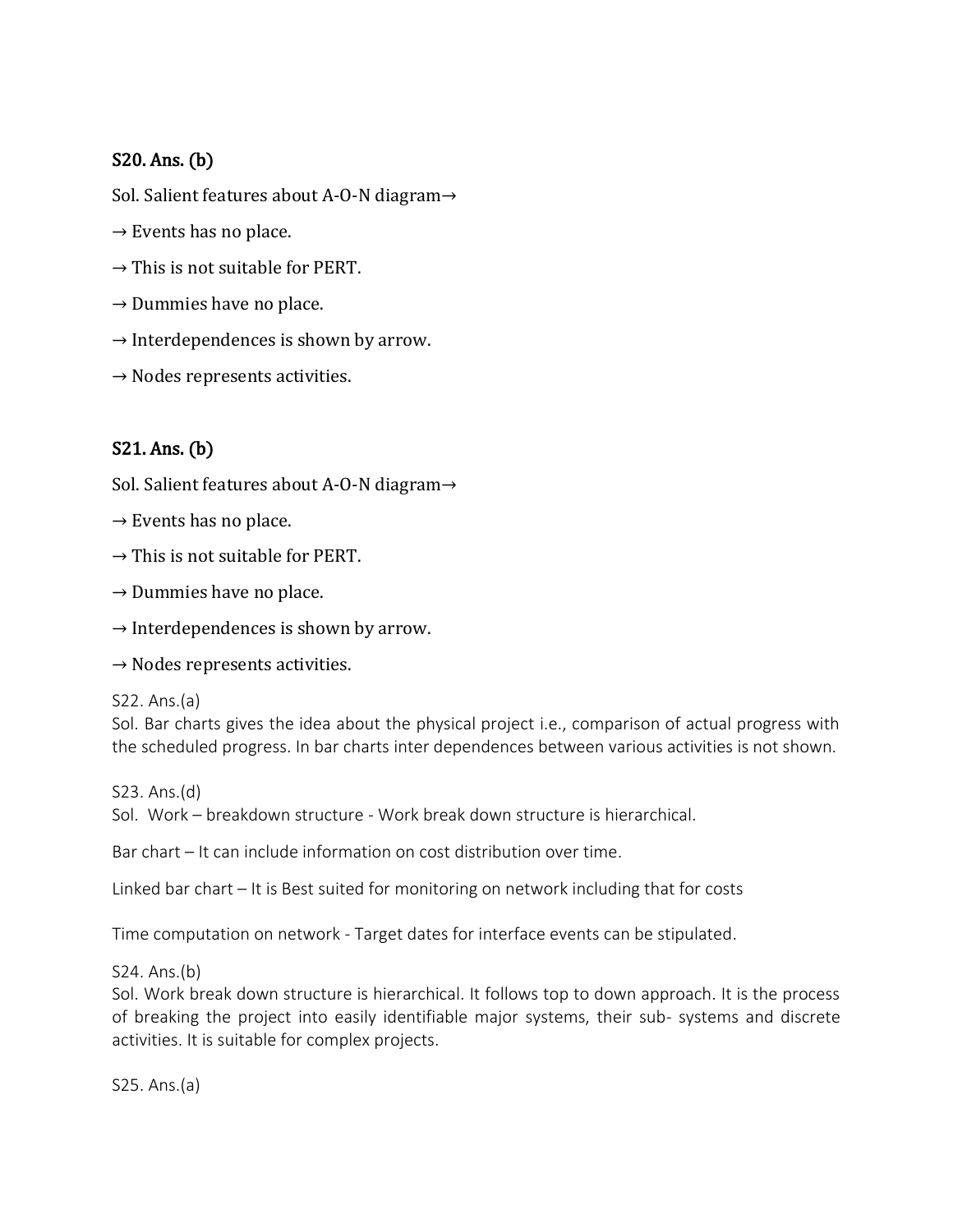Sol. A bar chart is commonly used because it is simple to draw and easy to understand. Bar charts gives the idea about the physical project i.e., comparison of actual progress with the scheduled progress. In bar charts inter dependences between various activities is not shown.

#### S26. Ans.(c)

Sol. A linked bar chart is an improvement over a conventional bar chart, because in this, activities are linked with lines & arrows, specifying the sequence and order of preceding activities. Hence resource for whole and individual project can be planned. Information about float related with various activities can be determined.

#### S27. Ans.(d)

Sol. The purpose of work – break –down structure in project planning is mainly to

- 1. Facilitate and improve the decision-making on procurement of resources.
- 2. Relate activates under particular trade specialization to help in organizing for project staff.
- 3. Co-ordinate regarding milestone events across trade specialization to improve the synergy between the trades.

#### S28. Ans.(a)

Sol. Critical path method (CPM), Precedence network analysis and line of balance techniques are belonged to project time plan. While linear program chart is used to cost minimization, profit maximization and resources allocation.

#### S29. Ans.(b)

Sol. The graphical representations where in long duration jobs are broken down to key segmental elements, wherein events are shown in chronological order without attention to logical sequencing, and where in interdependencies between the events is not highlighted, is referred to as Milestone chart

#### S30. Ans.(a)

Sol. Salient features about PERT analysis is→

- (i) Projects are of the non-repetitive type.
- (ii) Time required need not be known.
- (iii) Events have been established for planning.
- (iv) PERT is usually suitable for research & development type projects.
- (v) It follows probabilistic or non -deterministic approach.

#### S31. Ans.(b)

Sol. Expected time  $(t_e) = \frac{t_o + 4t_m + t_p}{6}$ 6 Given, Optimistic time  $(t_o)$  = 5 Most likely time  $(t_m)$  = 8 Pessimistic time  $(t_p)$  = 17 Now,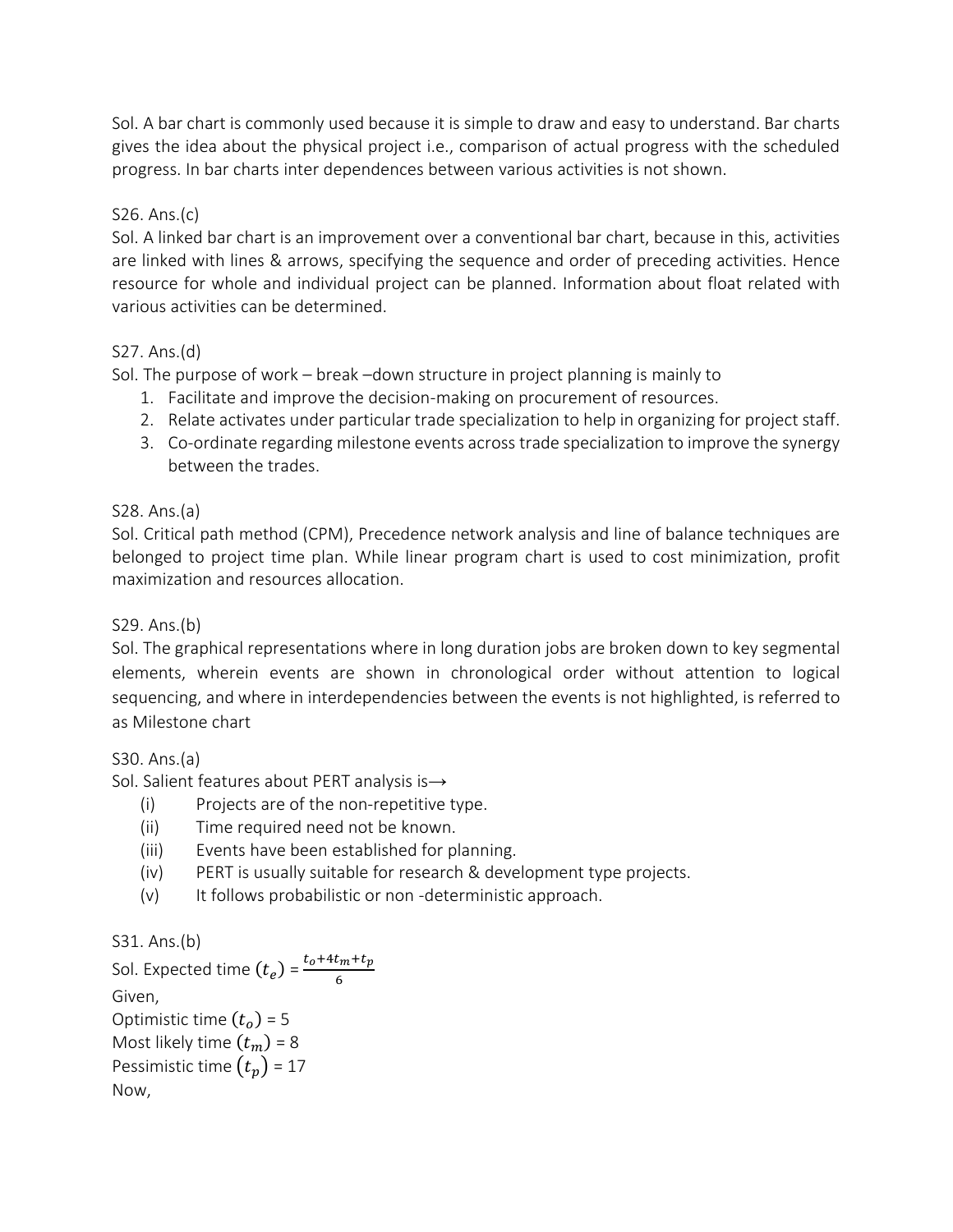$(t_e) = \frac{5+(4\times8)+17}{6}$ 6  $= 9$  days S32. Ans.(c) Sol. Expected time  $(t_e) = \frac{t_o + 4t_m + t_p}{6}$ 6 Given, Optimistic time  $(t_o)$  = 4 Most likely time  $(t_m)$  = 11 Pessimistic time  $(t_n)$  = 12 Now,  $(t_e) = \frac{4+(4\times11)+12}{6}$ 6  $= 10$  days

S33. Ans.(d)

Sol. There are four consecutive activities in a simple linear network, each with mean duration of T and each with 'k' as the standard deviation of its duration. The overall project duration through these activities is likely to be in the range  $4T \pm 6k$ .

S34. Ans.(b)

Sol. The chance of starting on time on the appointed day is =  $(1 - 0.4) \times (1 - 0.4) \times (1 - 0.4)$  $= 0.216$ 

S35. Ans.(b)

Sol. In PERT analysis, the time estimates of activities and probability of their occurrence follow  $β$ – distribution curve.

As there is not much information about the activities the 3-time estimates are taken which can be left skewed or right skewed.

S36. Ans.(c) Sol. the probability that the scaffolding will fail is =  $0.15 \times (1 - 0.85)$  $= 0.0225$ 

S37. Ans.(a)

Sol. Activity time - Total cost of each activity is considered. PERT durations - Availability of resources is not discussed. WBS - Needed supervisory inputs are considered. Interfaces - Senior managements involvement is assumed.

S38. Ans.(b)

Sol. In PERT analysis the estimation of time estimates is done by probabilistic approach and expected time is calculated by weighted average method.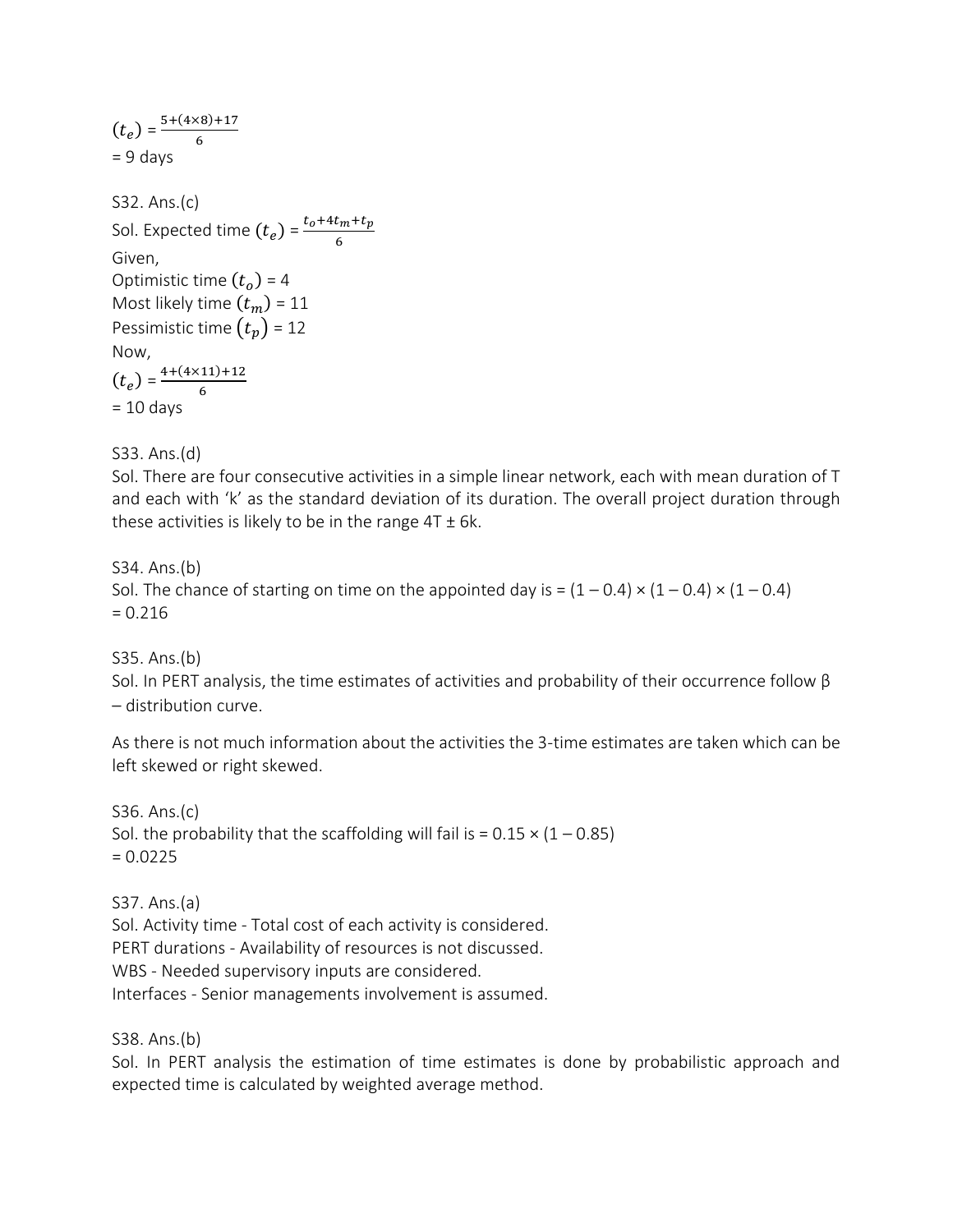$$
t_e = \frac{t_o + 4t_n + t_p}{6}
$$

Where,

 $t_o$  = Optimistic time  $t_p$ = Pessimistic time  $t_n$  = Most likely time

S39. Ans.(c)

Sol. In PERT analysis the estimation of time estimates is done by probabilistic approach and expected time is calculated by weighted average method.

$$
t_e = \frac{a + 4m + b}{6}
$$

Where,

 $a$  = Optimistic time  **= Pessimistic time**  $m =$  Most likely time

S40. Ans.(c) Sol. Given,

$$
t_0 = 5
$$
  
\n
$$
t_m = 10
$$
  
\n
$$
t_p = 21
$$
  
\n
$$
t_e = \frac{t_0 + 4t_m + t_p}{6}
$$
  
\n
$$
= \frac{5 + (4 \times 10) + 21}{6} = \frac{66}{6} = 11 \text{ days}
$$
  
\nStandard deviation (σ) =  $\frac{t_p - t_o}{6}$   
\n
$$
= \frac{21 - 5}{6}
$$
  
\n
$$
= \frac{16}{6}
$$
  
\n= 2.67 days

#### S41. Ans. (b)

Sol.

→ Project Evaluation and Review Technique (PERT) is most suitable in case of research and development type of activity.

 $\rightarrow$  Critical Path Method (CPM) is most suitable for repetitive type of projects.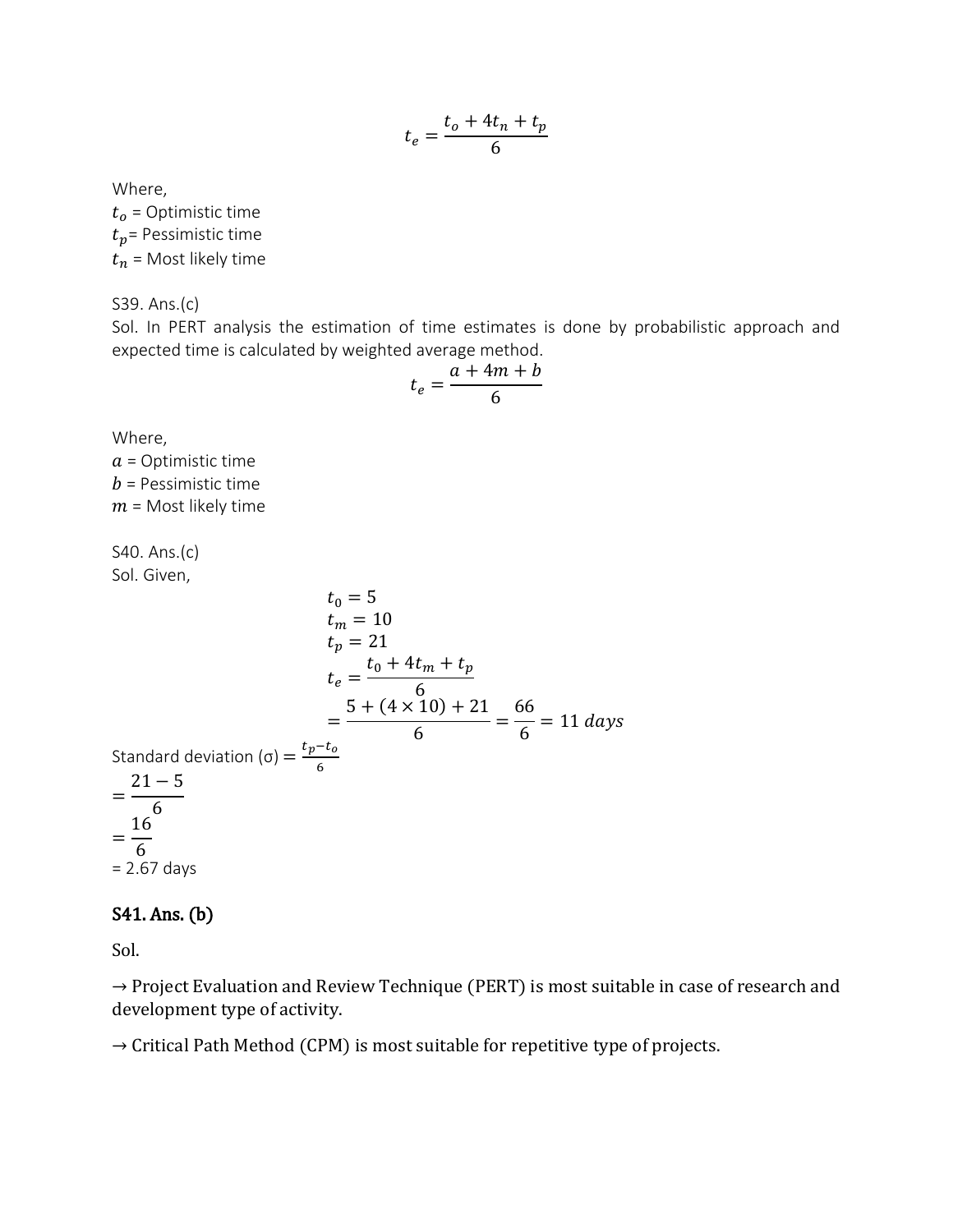### S42. Ans. (a)

Sol.

 $\rightarrow$  In PERT analysis critical path is determined with the help of event-oriented slack.

 $\rightarrow$  Slack is the difference between the latest allowable occurrence time and earliest occurrence time of the head event of an activity.

### S43. Ans. (c)

Sol. We know,  $Z = \frac{T_{\rm S} - T_{\rm E}}{T_{\rm E}}$  $\sigma$ Given,  $T_E = 60$  weeks,  $Z = 1.647$  $\sigma^2 = 9$  $\sigma = 3$ Now,  $1.647 = \frac{T_s - 60}{s}$ 3  $=\frac{T_s-}{2}$ 

 $T<sub>S</sub> = 64.941$  weeks

### S44. Ans. (d)

Sol.

 $\rightarrow$  CPM is activity oriented and it follows deterministic approach.

 $\rightarrow$  PERT is event-oriented and adopts probabilistic approach.

## S45. Ans. (c)

Sol. In PERT analysis, the time estimates of activities and probability of their occurrence follow β – distribution curve.

As there is not much information about the activities the 3-time estimates are taken which can be left skewed or right skewed.

## S46 Ans. (b)

Sol.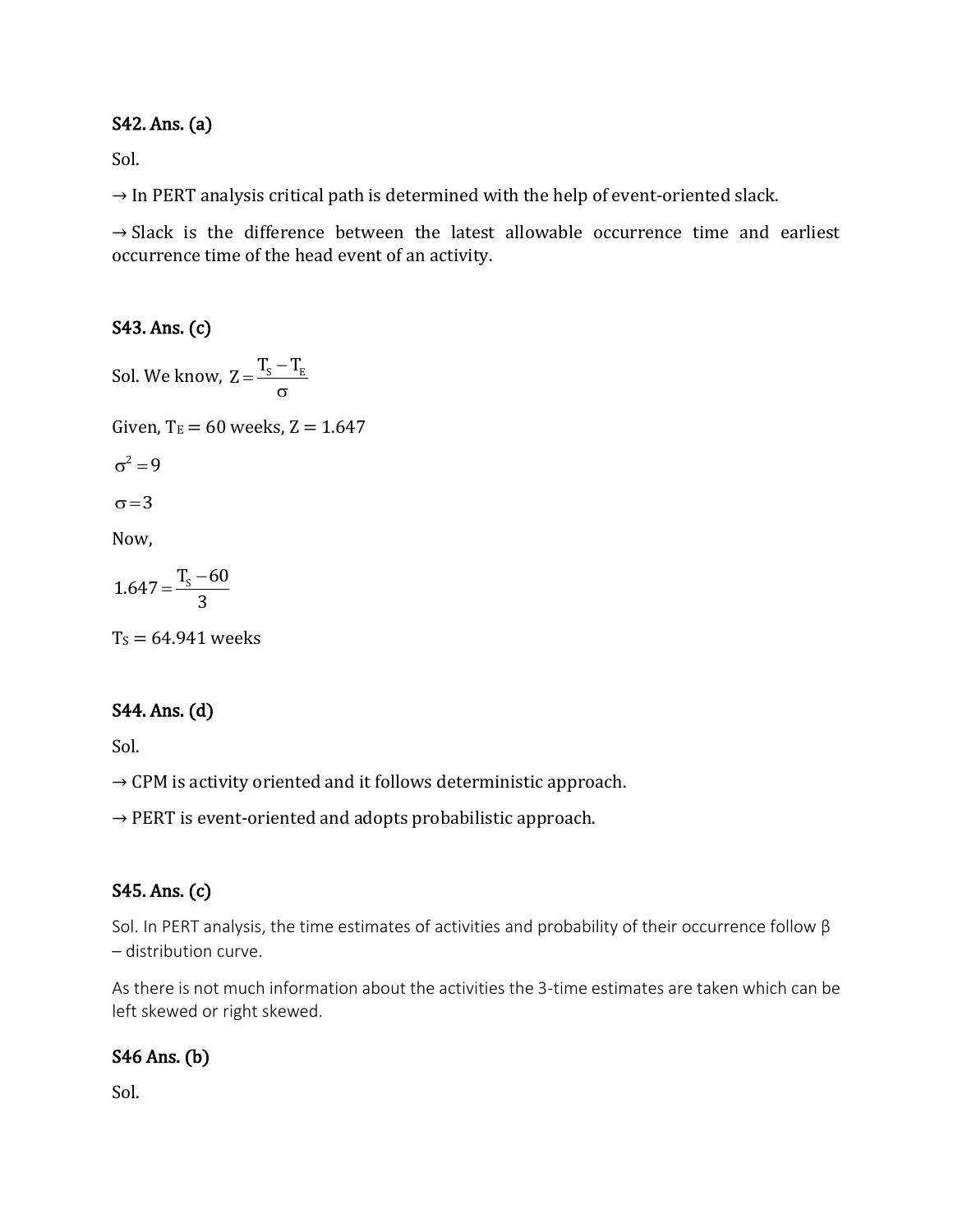$\rightarrow$  Slack time is associated with an event.

 $\rightarrow$  In PERT analysis critical path is determined with the help of event-oriented slack.

 $\rightarrow$  Slack is the difference between the latest allowable occurrence time and earliest occurrence time of the head event of an activity.

## S47. Ans. (a)

Sol. In PERT analysis, the time estimates of activities and probability of their occurrence follow β – distribution curve.

As there is not much information about the activities the 3-time estimates are taken which can be left skewed or right skewed.

## S48. Ans. (b)

Sol. We know,  $Z = \frac{T_{\rm S} - T_{\rm E}}{T_{\rm E}}$  $\sigma$ Given,  $T_E = 70$  weeks  $Z = 1.647$  $\sigma^2 = 9$  $\sigma = 3$ Now,  $1.647 = \frac{T_s - 70}{s}$ 3  $=\frac{T_s-}{T_s}$  $T_s = 74.941$  weeks

## S49. Ans. (c)

Sol. Given, 
$$
t_0 = 5
$$
  
\n $t_m = 20$   
\n $t_p = 60$   
\n $t_E = ?$   
\n $t_E = \frac{t_o + 4t_m + t_p}{6}$